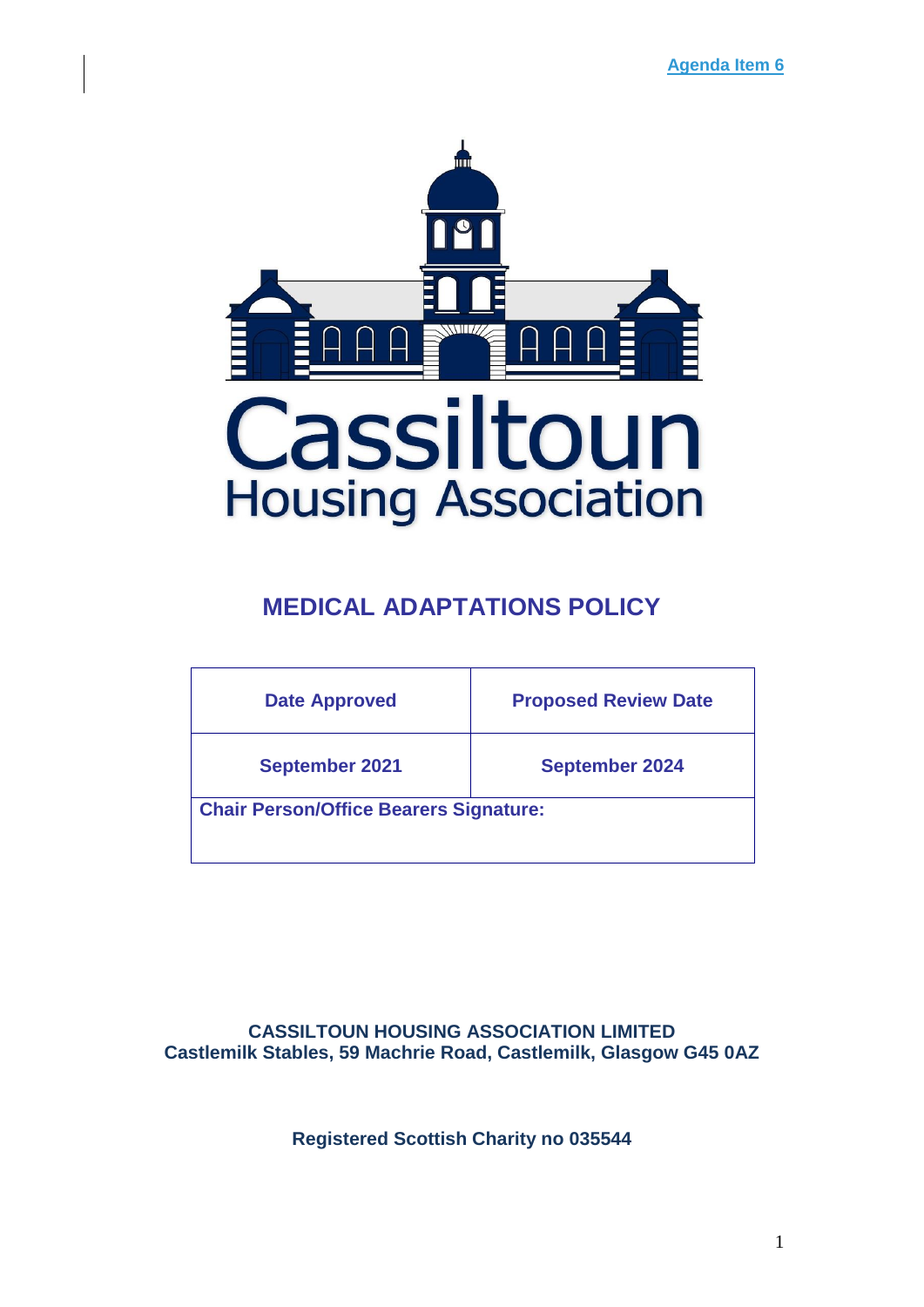## **CONTENTS**

- 1. Introduction
- 2. Scope for Local Variation
- 3. Principles, Aims and Objectives
- 4. Sustainability
- 5. Equal Opportunities Statement
- 6. Legal Framework and Regulatory Framework
- 7. Joint Agreements
- 8. Policy
	- Definition of Terms
	- Programme Arrangements
	- Assessing Needs and Demands
	- Assessment and Referrals
	- Prioritisation and Eligibility Criteria
	- Allocations and Voids
	- Tenancy Issues
	- Staff Training
- 7. Performance Monitoring
- 8. Policy Reviews/Consultation
- 9. Customer Service
- 10. Links with Other Policies

### **Appendices**

Appendix 1 Relevant Legislation Appendix 2 Communities Scotland Self-assessment questions Appendix 3 Definitions of Disabled Housing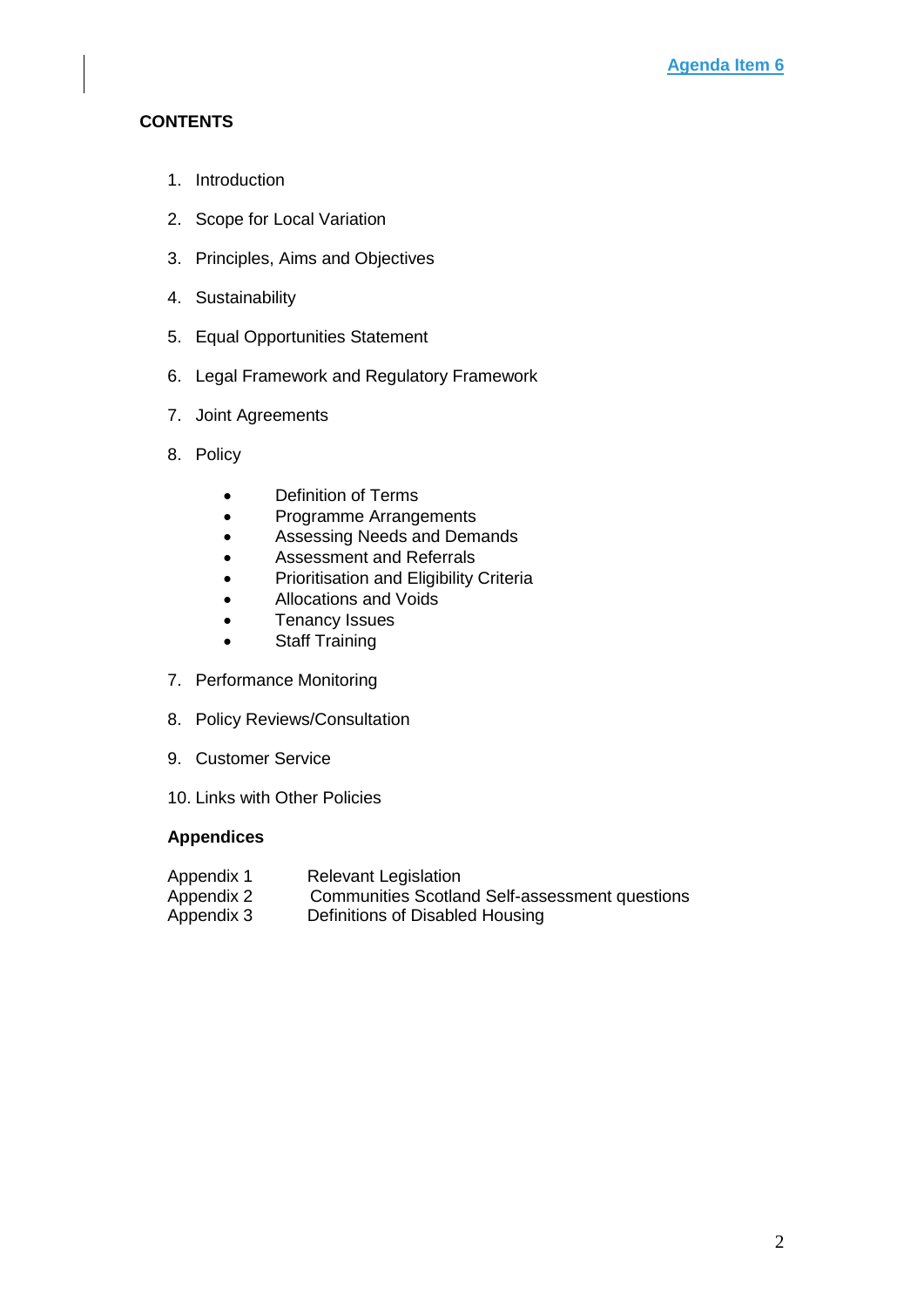### **1. INTRODUCTION**

### **1 PRINCIPLES, AIMS AND OBJECTIVES**

#### **1.1 PRINCIPLES**

Cassiltoun Housing Association (hereinafter referred to as CHA) is committed to Tenancy Sustainment by providing support to those tenants and their families who require it including those who require their home to be adapted to cope with age, disability or caring responsibilities.

CHA recognises that being able to access appropriate housing or to adapt existing housing can have a positive impact on health whilst contributing to independence, privacy and dignity.

CHA will provide a person centred approach by ensuring tenants and their family/carers are consulted at each stage in the adaptations process.

CHA undertakes to communicate progress to tenants at each stage of the adaptations process.

#### **1.2 KEY AIMS AND OBJECTIVES**

CHA key aims and objectives are to:

• meet fully our legal obligations and The Scottish Housing Charter Outcomes 1 and 11 :-

**Outcome 1**: - '*every tenant and other customer has their individual needs recognised, is treated fairly and with respect, and receives fair access to housing and housing services.'*

**Outcome 11: -** *'tenants get the information they need on how to obtain support to remain in their home; and ensure suitable support is available, including services provided directly by the landlord and by other organisations.'*

- enhance the quality of life for our elderly and disabled tenants by contributing to housing adaptations and maximising the availability of housing for people with diverse needs
- ensure adaptations are carried out effectively and efficiently within a reasonable timescale
- ensure economy, efficiency, effectiveness and equity in the delivery of the adaptations service
- ensure effective joint working with the Council, our contractor and other relevant agencies in the delivery of the adaptations service
- involve tenants and their carers' in the decision making process regarding adaptations and ensure their views are taken into account.
- establish adequate funding arrangements with GCC to ensure that adaptations need is met and ensure that those properties not covered by GCC funding are included in the annual budget.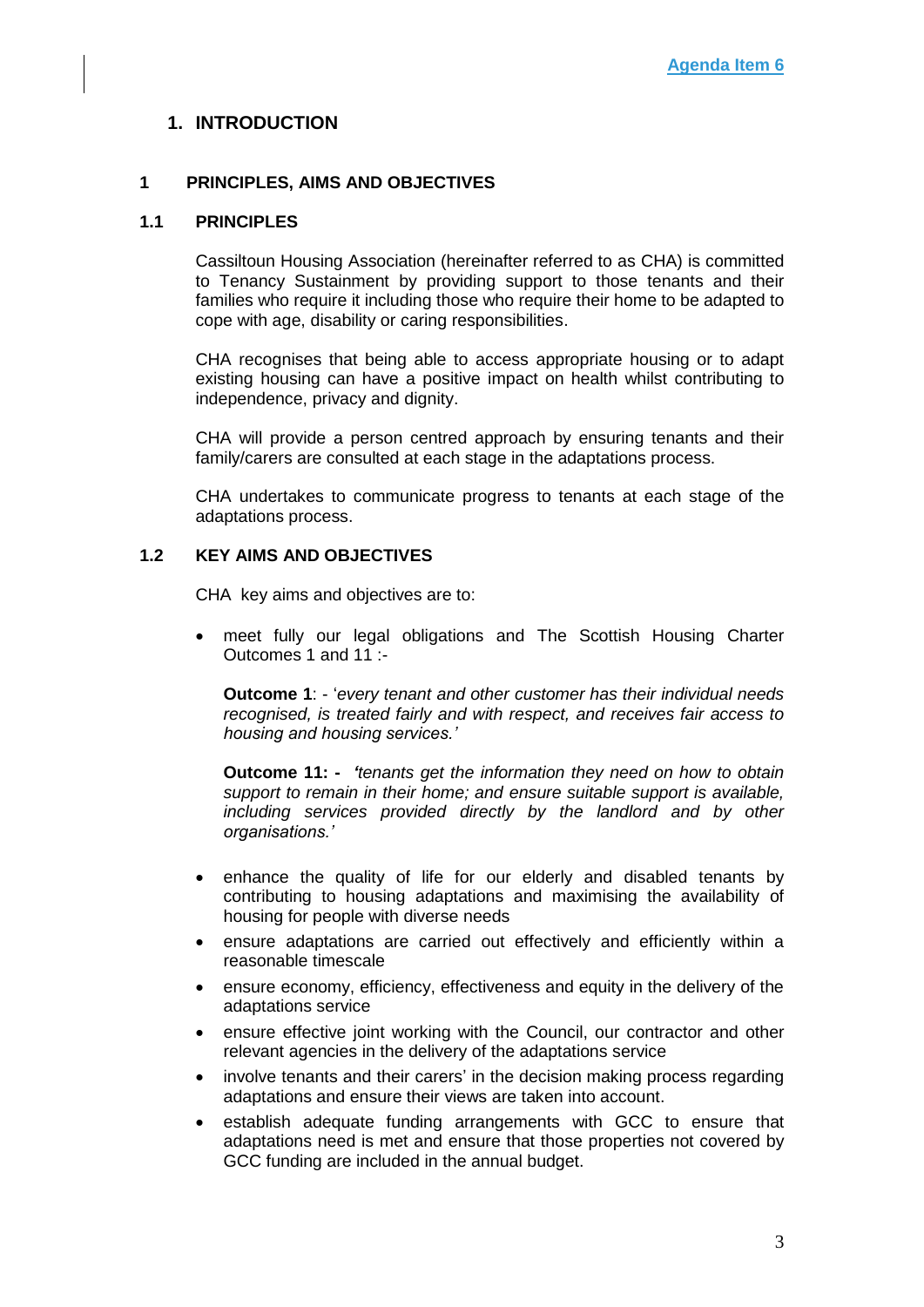• develop robust management information systems for monitoring and reporting performance in the Annual Return on the Charter which can be independently verified.

### **2. SUSTAINABILITY**

2.1 This Adaptations Policy complies with CHA's commitment to sustainability and takes account of wider economic and social impacts of the policy in terms of individuals, households, local communities and the environment.

### **3. EQUAL OPPORTUNITIES STATEMENT**

- 3.1 This Adaptations Policy complies with CHA's Equal Opportunities Policy. CHA recognises its pro-active role in valuing and promoting diversity, fairness, social justice and equality of opportunity by adopting and promoting fair policies and procedures.
- 3.2 CHA will check its Adaptations Policy and associated procedures regularly for their equal opportunity implications, taking appropriate action to address inequalities likely to result or resulting from the implementation of the policy and procedures.
- 3.3 CHA is committed to providing fair and equal treatment for all its stakeholders including tenants and will not discriminate against any on the grounds of race, colour, ethnic or national origin, religion, age, gender, sex, sexual orientation, marital status, family circumstances, employment status, physical ability and mental health. Indeed we will positively endeavour to achieve fair and similar outcomes for all.

### **4. LEGAL AND REGULATORY FRAMEWORK**

- 4.1 In formulating and implementing this Policy, statutory requirements, Performance Standards and Good Practice outlined in documents such as The Scottish Social Housing Charter have been incorporated.
- 4.2 Legislation relevant to this Policy includes:
	- The Social Work (Scotland) Act 1968
	- Chronically Sick & Disabled Persons (Scotland) Act 1972
	- Disabled Persons (Services, Consultation & Representation) 1986
	- Human Rights Act 1988
	- Disability Discrimination Act 1995
	- Building Standards (Scotland) Amendment Regulations 2001
	- The Housing (Scotland) Act 2001
	- Disability Discrimination Act 2005
	- Housing (Scotland) Act 2006
	- Housing (Scotland) Act 2010
	- Equality Act 2010
	- Housing (Scotland) Act 2014

A summary of the relevant provisions is given in appendix 2.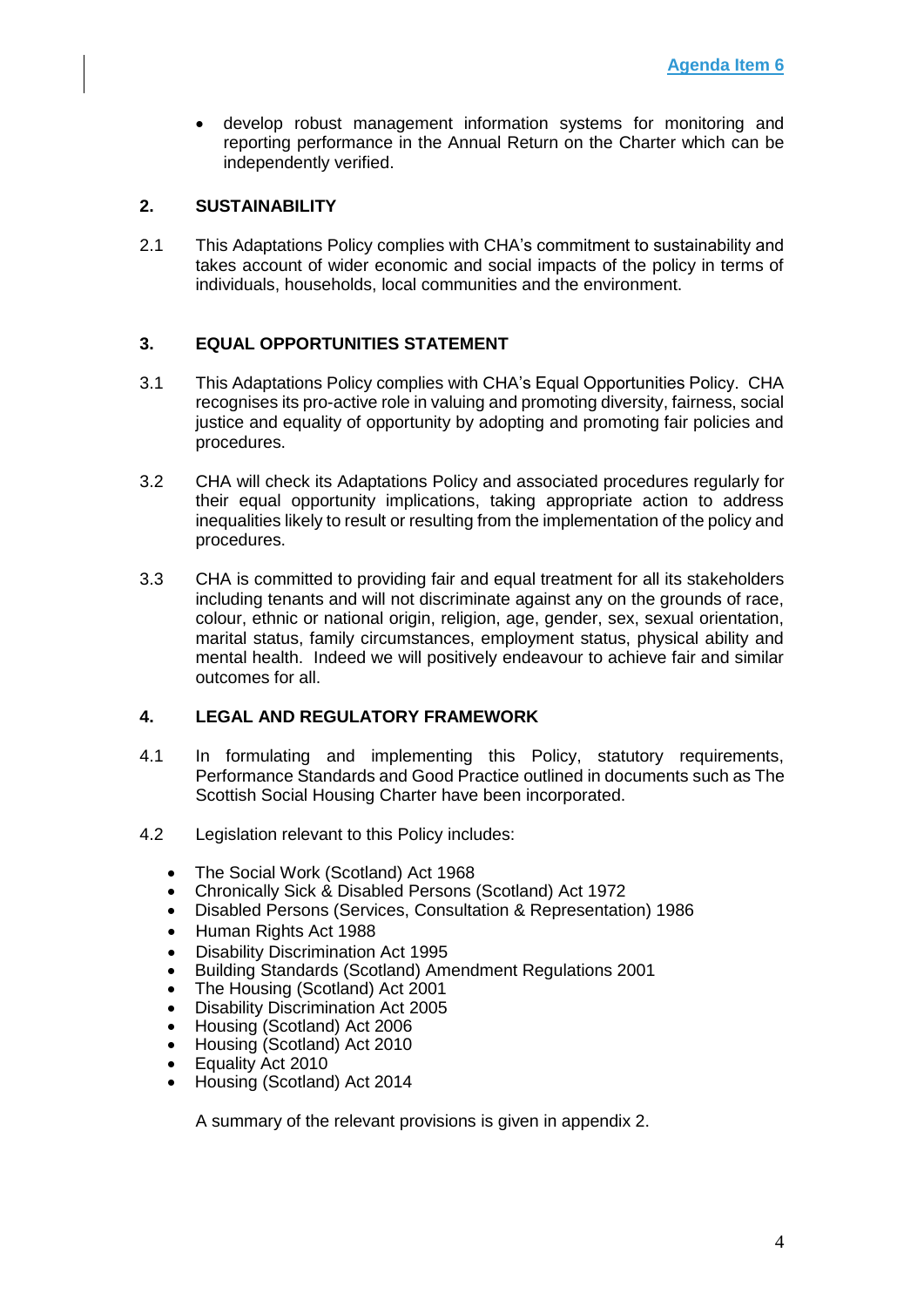### **5. Performance Standards**

5.1 As a Registered Social Landlord, CHA is subject to regulation and inspection. by the Scottish Housing Regulator**.** As part of the 2010 Housing (Scotland) Act the Scottish Housing Regulator was established as an independent body to regulate and scrutinise RSL's business plans and performance. In addition to this the Scottish Social Housing Charter was developed containing 16 standards and outcomes that all social landlords should aim to achieve when performing their housing activities.

The Charter replaces the performance standards set out in the guidance that the Scottish Ministers issued under section 79 of the Housing (Scotland) Act 2001 in November 2006:

#### **6. POLICY**

#### **6.1 DEFINITION OF TERMS**

#### **Disability**

The Equality Act 2010 replaces the Disability Discrimination Act 1995 and defines a person as having a disability if:-

*'A person has a physical or mental impairment.'* 

*And*

*'the impairment has a substantial and long-term adverse effect on the persons' ability to carry out normal day-to day activities'.*

However, this policy follows good practice guidance and uses a social model of disability, which emphasises the disabling nature of society and the barriers created within the environment, and sees those barriers as being what disables people, not the functional limitation or impairment of the person. Disability is defined as:

*"the loss or limitation of opportunities that prevents people who have impairments from taking part in the normal life of the community on an equal level with others due to physical and social barriers"*

#### **Adaptations to Housing**

Adaptations are permanent or semi-permanent changes to a house and are classified as:

#### **Temporary Adaptations**

Temporary adaptations are those that may be removed from the property or redeployed when no longer required e.g. stair lifts. The funding for temporary adaptations in CHA properties is the responsibility of GCC Social Work Services**.**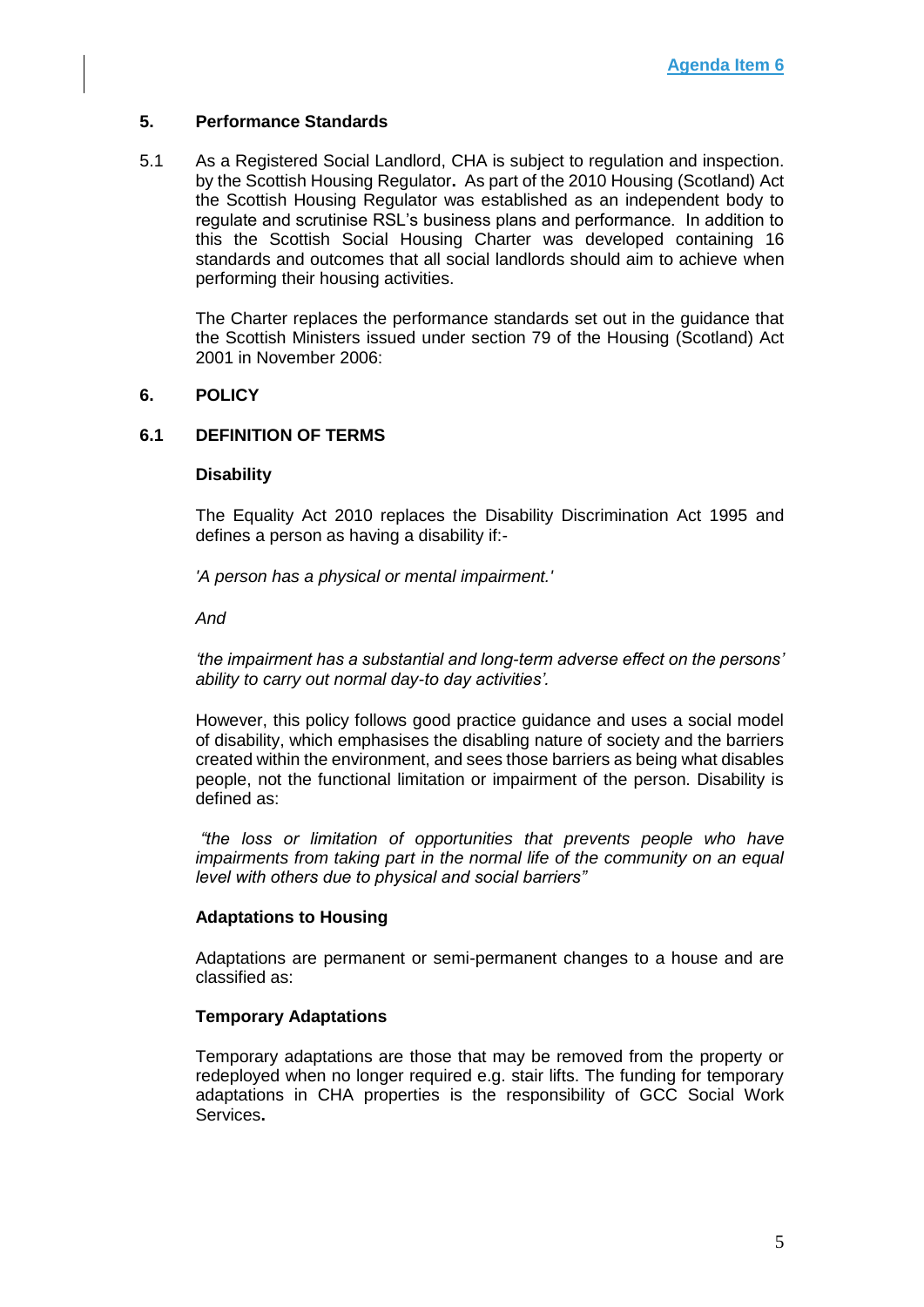### **Permanent Adaptations**

Permanent Adaptations are those that are intended to remain in the property. They are funded by either through grant funding from GCC or from CHA and are classified as minor or major.

#### *Minor*

A minor adaptation is defined as a change that does not affect the overall structure of the dwelling, e.g. handrails, lever handles, over-bath showers.

#### *Major*

Major adaptations are defined as permanent, structural changes to the dwelling e.g. widening doors, kitchen adaptations, and wet-floor bathrooms.

Definitions of other terms are given in Appendix 4. These include:

- Barrier-free housing
- Wheelchair Housing
- Ambulant Disabled Housing

### **6.2 PROGRAMME ARRANGEMENTS**

#### **Investment Programme**

The investment programme to upgrade existing CHA stock should take the needs of disabled people into account. CHA already includes in its specifications for bathrooms over-bath showers, as this is one of the most commonly requested adaptations. However, as part of the planning process for investment, particularly in the provision of kitchens, bathrooms and electrical rewiring, Operations staff should seek to establish whether there are disabled people living in the households.

Where such households are identified, Operations staff should take steps as outlined in paragraph 8.3 so that the improvements can meet the requirements of such households, using the Adaptations Budget where necessary to fund additional costs. Where high cost adaptations are required a holistic option appraisal should be carried out to ensure that the eventual solution not only meets the needs of the disabled person(s) but also delivers value for money for CHA. (See 8.3 below).

#### **New Build Programme**

Design standards will be contained in CHA's Design Brief and will comply with Building Regulations and current good practice guidance. CHA will ensure that all new build properties are built to barrier free standard at ground floor level. Where a need is identified either by specific tenant/disabled person's needs, or having regard to the Glasgow City Council Local Housing Strategy on provision, a number of new build properties will be built to fully wheelchair accessible standard.

Tenants and applicants with particular housing needs (e.g. Medical A and Community Care cases) will have priority for new housing which will meet their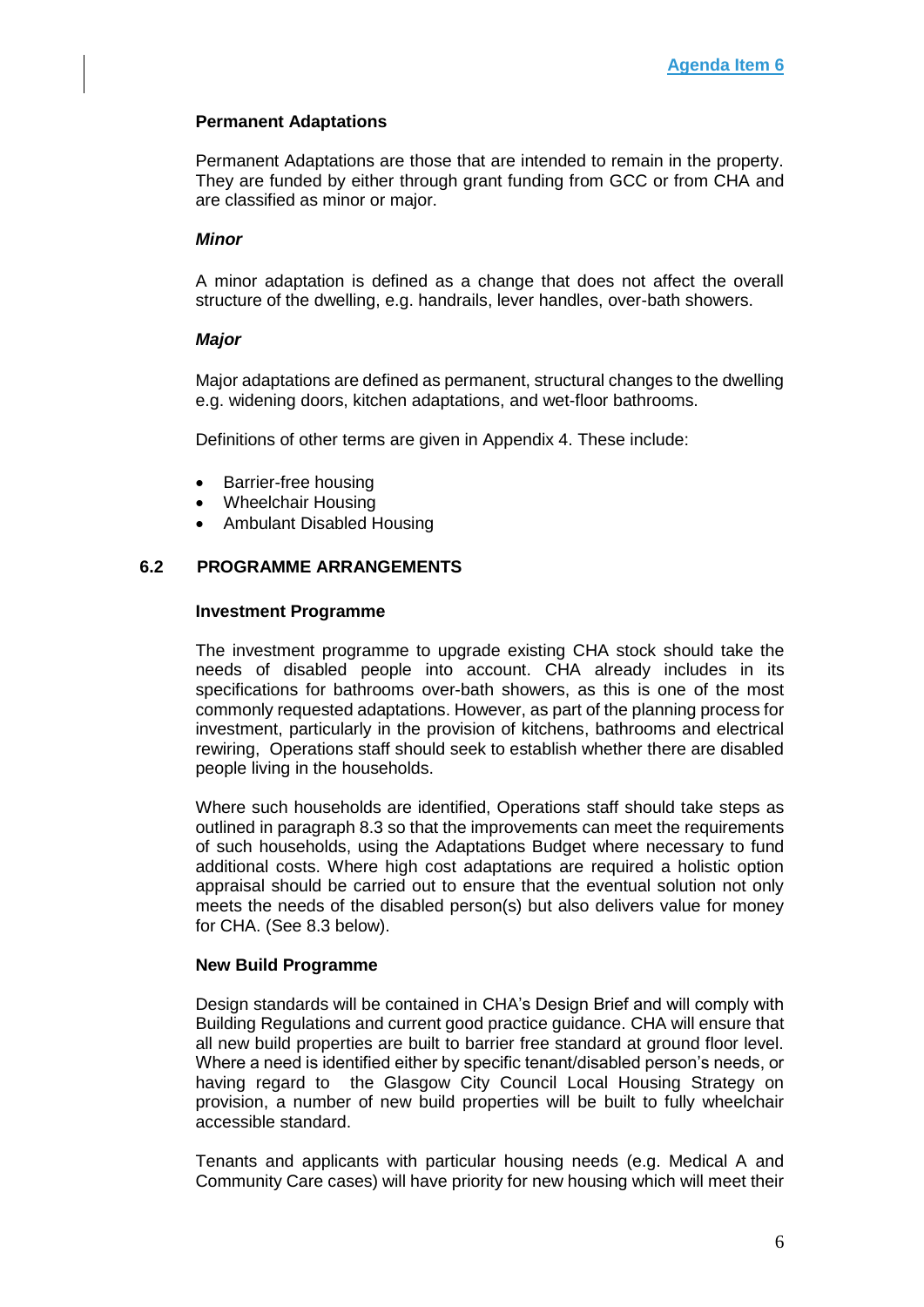needs. Where possible, properties will be pre-allocated to enable tenants to participate in the design of their homes. Where there are particular needs, Operations staff should request advice from the Occupational Therapists, and follow other relevant procedures detailed in this policy, so that the work will meet the needs of the household.

### **Reactive Adaptations**

In addition to CHA's own annual budget, CHA will apply for funding for medical adaptations annually in its Strategy and Development Funding Plan submission to GCC to meet the need for adaptations in core stock. The level of funding will be based on the following criteria: -

- Demand in previous year(s)
- Trends in expressed needs (e.g. through tenant surveys)
- Changes in CHA policy and working arrangements
- External influences, such as changes in government policy

Where reactive adaptations are needed to building components awaiting upgrading under the investment programme (e.g. installation of over-bath showers) consideration should be given to the work being carried out and funded through the investment programme budget for that year.

### **6.3 ASSESSMENT AND REFERRALS**

Assessment may be carried out through one or a combination of the following:

#### **Self-referral**

Tenants may approach Social Work Services direct, to request an occupational therapy assessment for adaptations. Operations staff will hold a stock of "Request for Occupational Therapy Service" forms where a referral is required for an OT assessment. The same form will cover the full range of OT Services, including equipment and temporary adaptations. CHA staff will assist CHA tenants to complete the forms. Once completed, the form will be forwarded to the Social Work Area Office.

#### **CHA referral**

CHA Operations staff may identify a potential need for adaptations in consultation with tenants and their carers. Where such needs are identified the Operations staff should complete an assessment form for referral to Social Work to carry out a full assessment of needs.

#### **Occupational Therapist Assessment**

Glasgow City Council and Greater Glasgow NHS Occupational Therapists are working closely to progress an integrated Occupational Therapy Service. Occupational Therapists may receive referrals from a variety of sources, including self-referral by tenants.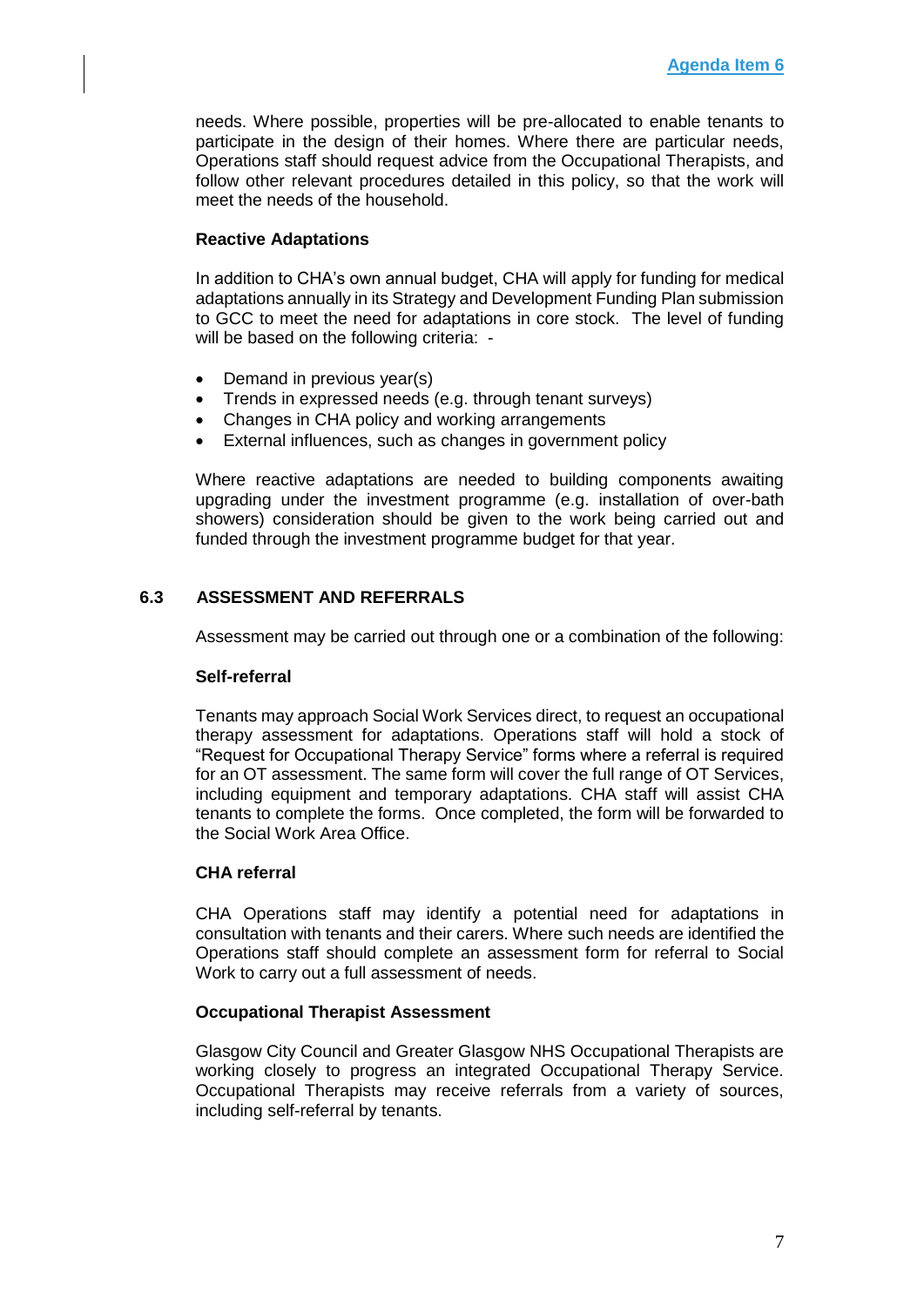### **Holistic Option Appraisal**

Where the OTs assessment indicates that high cost works, with a potential value of £10,000 are required, the Association should carry out, or commission, a holistic option appraisal in conjunction with Occupational Therapy staff to assess the housing options and alternatives available to the tenant. The option appraisal will consider:

- proposals for planned housing investment or demolition;
- the likely medical prognosis, and the long-term usability of the proposed adaptation(s);
- the suitability of the property to meet the tenants' current and future needs
- the tenants desire to stay in their current accommodation;
- the availability of the tenants existing support network and carers;
- the likely availability of suitable alternative accommodation by CHA or the possibility of opportunity conversions
- the likely availability of alternative accommodation from other RSLs, shared-ownership or owner-occupation
- the cost of adaptations required;
- technical or planning requirements which may make an adaptation unviable;
- timescale of available options;
- sources of funding available.

Where the outcome of the option appraisal is that the best solution would be a move to suitable alternative accommodation, CHA will carry out urgent minor adaptations to the current home, where the move would be likely to take more than 6 months. If the tenant would have been entitled to Home Loss and Disturbance payments because the property is scheduled for demolition, then they are still entitled to that payment.

In exceptional cases, major projects may require the disabled person and their family to be decanted from their home for part or all of the construction stage of the project. A full assessment should be carried out by the Technical Officer to confirm that the works cannot be programmed in a manner that obviates this need.

If alternative temporary accommodation is required, CHA depending on length of time the tenant is required to be out of the property will identify an appropriate property or source hotel accommodation. This may require joint working with GCC Social Work Department or other RSLs to identify suitable decant accommodation. Tenants and their carers, including the OT, will be involved from the very early stages of the adaptation process to discuss any complexities this may involve.

### **6.4 PRIORITISATION AND ELIGIBILITY CRITERIA**

The prioritisation and assessment systems are outlined in the Statement of Best Practice below :-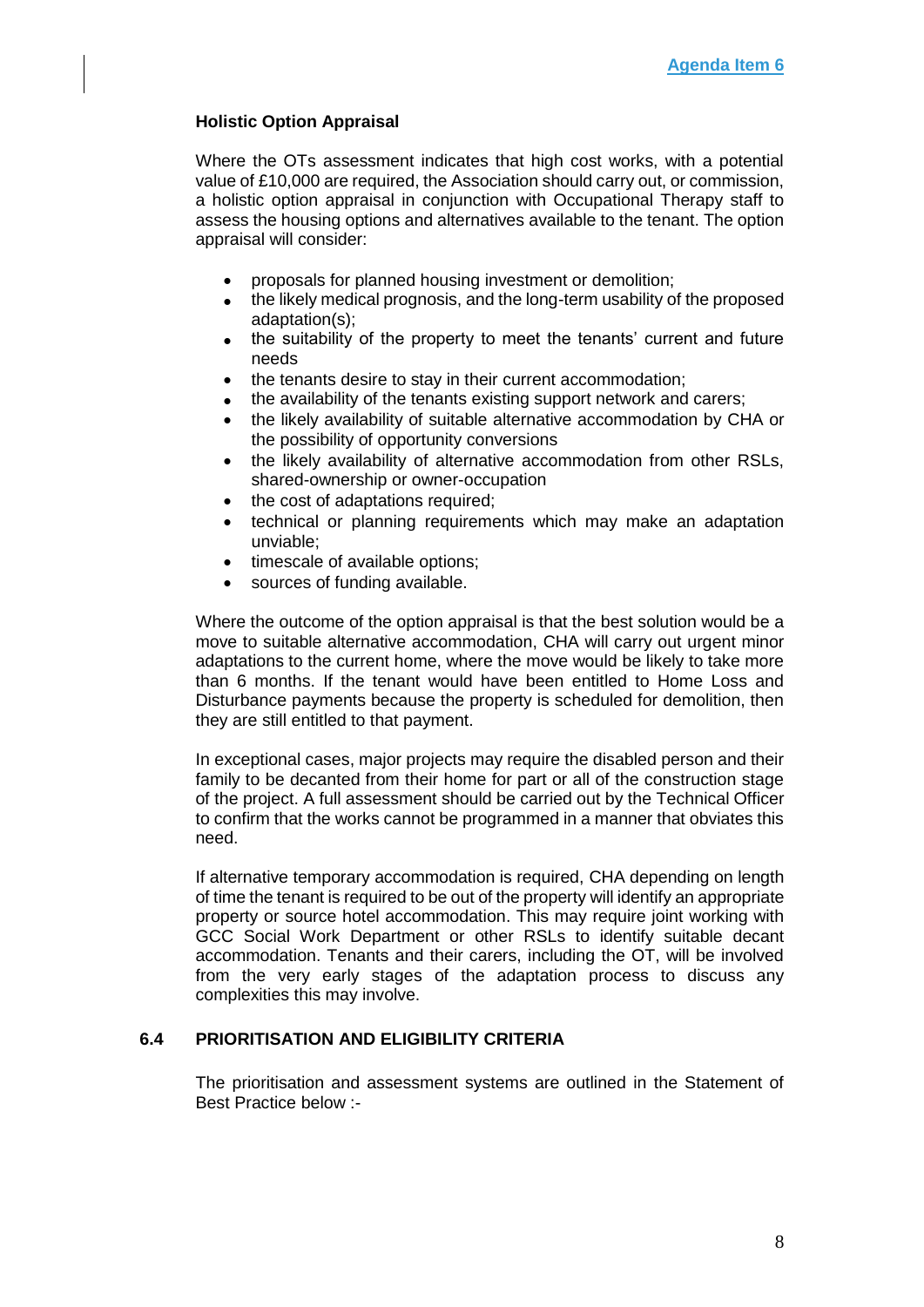| <b>Priority 1</b> | Client or carer is at immediate risk of injury                                                                                    |
|-------------------|-----------------------------------------------------------------------------------------------------------------------------------|
|                   | Client unable to carry out essential daily tasks with/without<br>carer                                                            |
|                   | High probability of requiring admission to hospital if service<br>not provided                                                    |
|                   | Service essential to enable hospital discharge                                                                                    |
|                   | <b>Example:</b>                                                                                                                   |
|                   | facilities to enable access to toilet repair of                                                                                   |
|                   | equipment/adaptation to avoid risk to health and safety.                                                                          |
|                   |                                                                                                                                   |
| <b>Priority 2</b> | High probability of requiring admission to care if service<br>not provided                                                        |
|                   | Client has difficulty in carrying out essential daily activities<br>and has no regular support                                    |
|                   | Reasonable probability of breakdown in living arrangements<br>if service not provided                                             |
|                   | Services required to prevent deterioration in health                                                                              |
|                   | Services required to enable normal development of children                                                                        |
|                   | <b>Example:</b>                                                                                                                   |
|                   | Needs for assisted access to bathroom/bedroom                                                                                     |
|                   | Specialist bathing facilities to manage health condition                                                                          |
|                   | Special facilities to assist children in normal day to day activity<br>Ramped access to enable attendance at essential facilities |

| <b>Priority 3</b> | Safety and well-being or client/carer potentially at risk in<br>normal daily activity                     |
|-------------------|-----------------------------------------------------------------------------------------------------------|
|                   | Client has difficulty in carrying out essential daily activities<br>$\bullet$<br>but has suitable support |
|                   | • Facilities required to promote<br>independence<br><b>of</b><br>disabled/elderly person                  |
|                   | <b>Example:</b>                                                                                           |
|                   | <b>Specialist bathing facilities</b>                                                                      |
|                   | Kitchen adaptation to enable                                                                              |
|                   | Ramped access for occasional/social use                                                                   |
|                   |                                                                                                           |
|                   | Priority 4 Services to promote quality of life, additional essential                                      |

**The Common** 

# **requirements** *Example: Assisted access to garden area and other non-essential areas of home Facilities for recreational use of kitchen*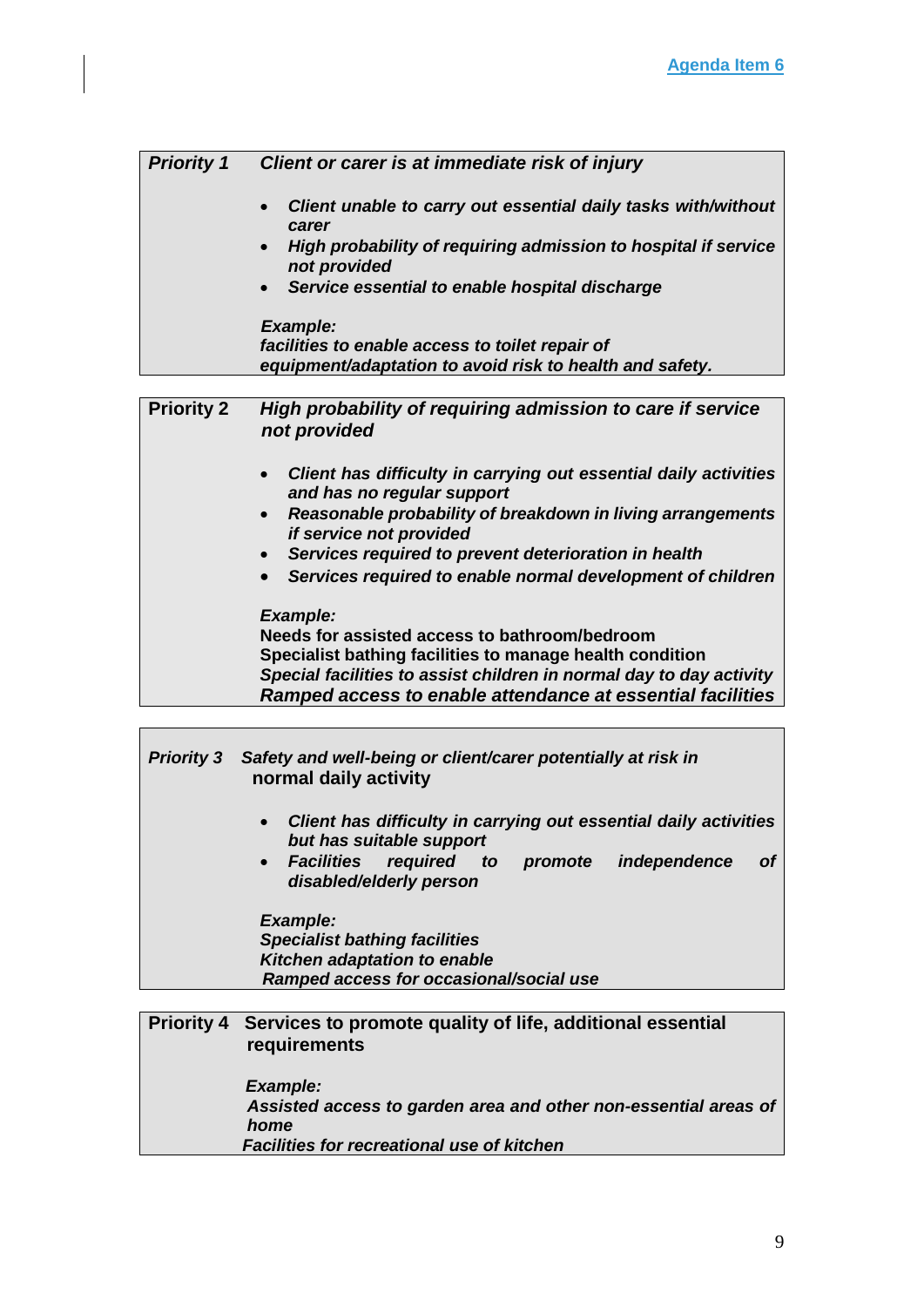### **6.5 TIMESCALES**

- Social Work Services to acknowledge receipt of the referral form to the agency which has forwarded the form, provide a copy of the form to CHA where relevant and also to the person requesting the adaptation, all within 5 days.
- CHA to complete standard property and tenancy checks within 3 working days of receiving the recommendation for permanent adaptation
- Where Social Work Services request CHA to participate in a joint visit, CHA will respond to the request within 2 working days for void properties and 5 working days for all other circumstances.
- Once GCC Social Work Services have completed their assessment of a case a "Recommendation of Permanent Adaptation" form (if appropriate) will be forwarded to CHA Operations within 2 days of the completion of the assessment.
- CHA will acknowledge receipt of this form within 3 days of receipt of same from GCC Social Work Services and register.
- CHA will inform the tenant and the referrer of the outcome of the recommendation request within 3 days of registering receipt of the "Recommendation of Permanent Adaptation" pro forma (e.g. to go ahead with the adaptation / register it as a request that cannot currently be funded / deferred approval/ not feasible for a given reason).
- The timescales for completing a works programme from date of instruction to a contractor are determined by the repairs coding. The code allows for 30 days for the work to be complete unless the adaptation is of a more complicated nature, e.g. one that requires a consultant and GCC Building Control Dept. to issue Building Warrant
- Where CHA requests advice from Social Work prior to letting a property and this requires a home visit, the Occupational Therapist should complete 'Housing Request for an Assessment Form' and return it to CHA within 15 working days from the date of the written request.

#### **6.6 PROGRAMME OF WORK**

- Tenant's will be advised at the start of the process (march-in) how long the proposed works will take.
- Tenants will be advised of the programme of work and how the work will be carried out.
- Tenants will be left with toilet facilities each evening when work has been finished for the day.
- Decant accommodation will only be provided in exceptional circumstances or when recommended by a health professional, (occupational therapist, consultant). E.g. where a bathroom floor is lifted and rot work is discovered meaning that the floor has to remain lifted which from a Health and Safety point of view is not acceptable and tenants could not be provided with toilet facilities at the end of each evening.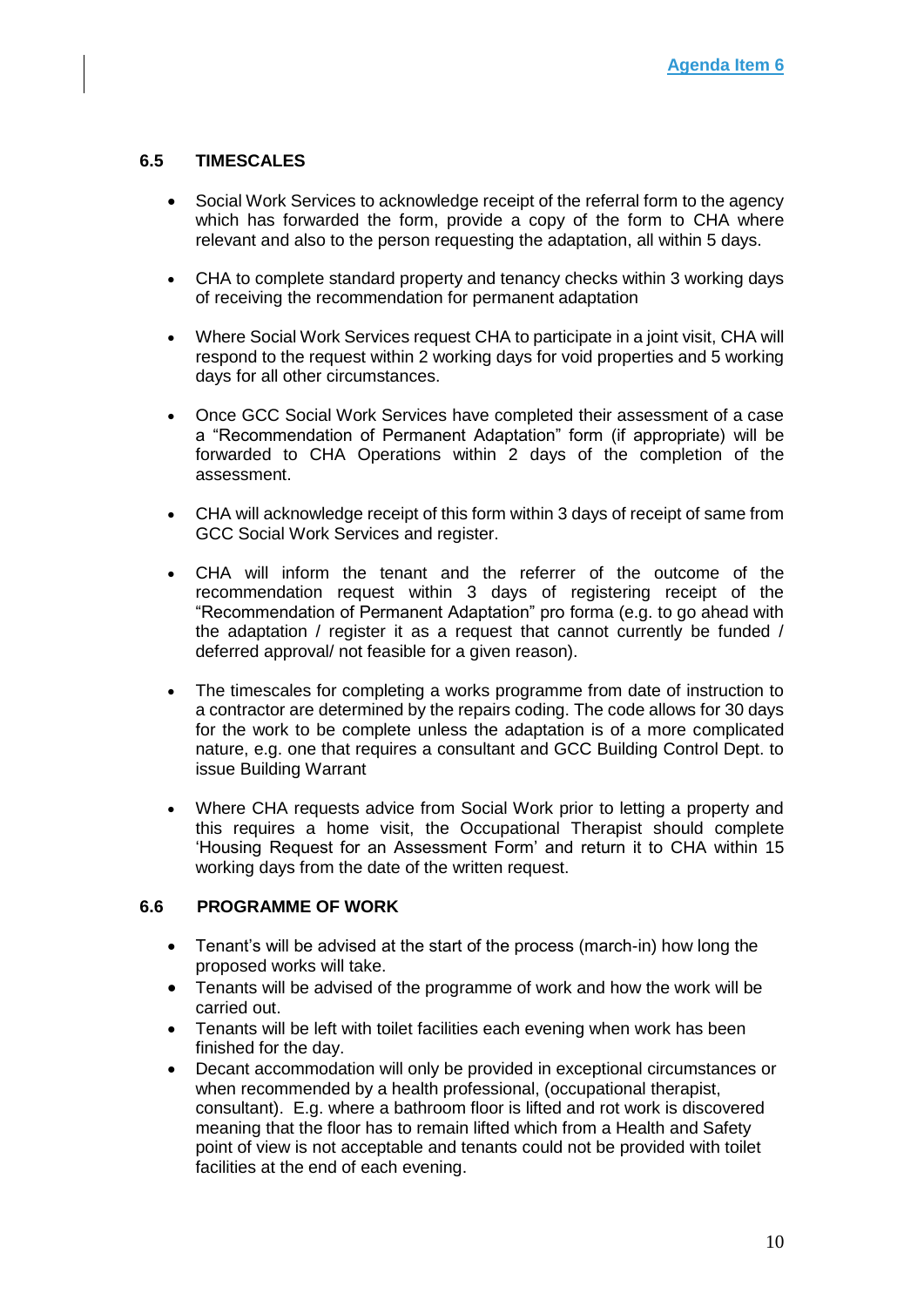- For short term decant accommodation hotel accommodation will be sourced which should include breakfast and dinner. Should this not be available on receipt of receipts breakfast and dinner may be claimed to a maximum of £10pp per day for breakfast and £20.00 pp for dinner per day..
- On completion of the works, inspections will be carried out to ensure quality and tenant satisfaction.

### **6.7 ALLOCATIONS AND VOIDS**

#### **Voids**

CHA Operations staff should ensure that void inspections provide information on adaptations that have been carried out and the suitability of the property for use by a disabled person. All ground floor properties and flatted accommodation with lift access (Barlia Supported Accommodation Development) should be assessed for suitability for use by a disabled person (with or without further adaptations).

Properties should be re-let with adaptations that have previously been carried out.

Operations staff will, through void inspections, consider the value of re-using equipment that can be removed from properties.

#### **Allocations**

CHA's Allocations Policy currently classifies tenants and applicants whose households include a person with severe medical problems whose current accommodation creates a barrier to normal day to day living, as Medical A cases. Medical A cases should have priority for housing which would suit their needs. The Operations Team should aim to re-let properties with 'major' adaptations to a person who will benefit from those adaptations.

Where a house has been adapted for a wheelchair user, the Operations Team must first seek to offer the property to a person who needs wheelchair accommodation. This may require liaison with OTs, other RSLs and Housing Options for Older People to identify suitable applicants.

Where appropriate, an OT's assessment of the suitability of the property for a particular applicant or member(s) of his or her family will be obtained before an allocation is made. This may involve further adaptations to meet individual needs up to a limit of £10,000. Should adaptation requirements exceed this level, a holistic assessment of the household's needs should be carried out.

Where a property which has had major adaptations and there is no longer anyone in the household who requires adaptations, CHA will encourage the household to seek a move to suitable alternative accommodation to free up the property for a disabled person.

The review of the Allocation Policy will consider the needs of disabled people to ensure that such households receive priority for housing which will meet their needs.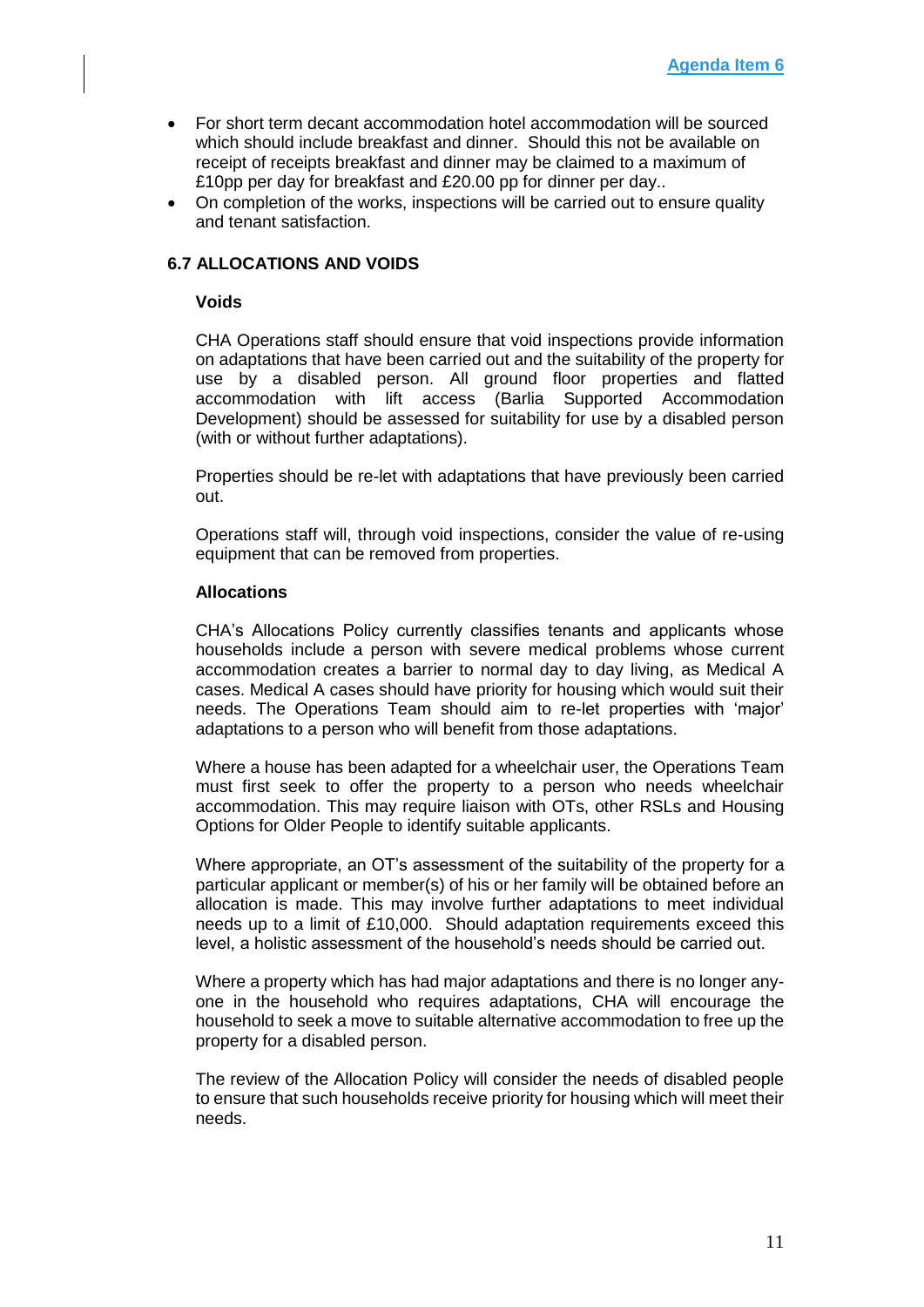### **6.8 TENANCY ISSUES**

#### **Rent Review and Service Charges**

CHA will review the rent on a dwelling where major works are carried out to create additional room(s) The rent charge will be reviewed in line with the Rent and Service Charge Policy and with due regard to the rights of disabled persons under the Equalities Act 2010. This will be carried out on a case by case basis with the aim of ensuring that the applicable rent is comparable with a similar non adapted property (e.g. where an additional bedroom has been created, to change a property from a two-bedroom to a three-bedroom property, then the comparable rent is a similar three bedroom property).

CHA will not charge an additional rent or service charge for the provision and/or maintenance of adaptations.

#### **Information and Advice**

CHA will provide user-friendly information on the Adaptation Policy and processes for both new and existing tenants and through joint working with partners and key stakeholders.

#### **Removal of Adaptations**

Tenants will be advised at the time of installation of any adaptations that the Association will not remove any adaptations requested for the duration of the tenancy. Only exceptional circumstances will this aspect of the policy be relaxed. Procedures will be put in place to ensure that tenants' signed agreement is obtained prior to the adaptation going ahead.

### **6.9 ADAPTATIONS REGISTER**

CHA will record all 'major' adaptations carried out to its properties on the SDM repairs package, to ensure that a comprehensive database is established. The Adaptations Register will be maintained centrally by CHA.

#### **Disability Register**

CHA will develop a Disability Register of applicants and tenants seeking a move to a more suitable property due to a disability.

### **6.10 STAFF TRAINING**

The effectiveness of this policy is dependent on skilled staffing across all partner agencies and the development of core competences. CHA will provide learning opportunities to raise awareness on disability issues; and the Adaptations Policy and procedures. In addition, CHA will seek opportunities for CHA in joint disability training with relevant statutory and voluntary organisations.

## **7. PEFORMANCE MONITORING**

7.1 In order to judge the success of this policy, CHA will put in place a system which monitors and measures performance and meets the requirements of the Annual Return on the Charter (ARC).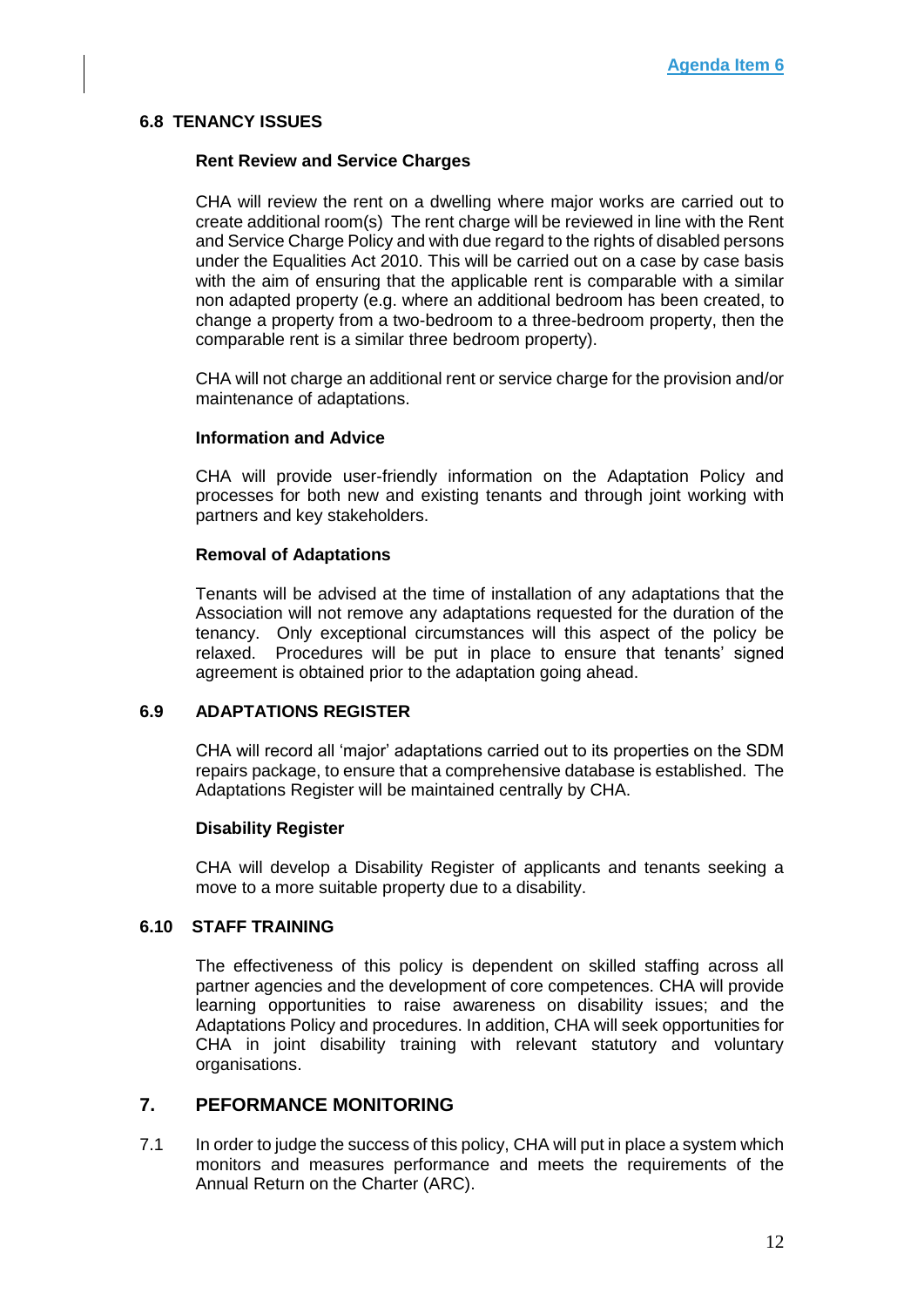- 7.2 CHA will meet the reporting requirements detailed in this policy. This will involve regular reports being made available to CHA committees on performance against targets, including an analysis of reasons for targets not being met and any recommendations for policy/procedural change.
- 7.3 Performance targets which have been set in relation to this policy will be contained within the Operations Service Plan. Key targets and performance against targets will be published by CHA in newsletters and displayed in CHA's reception area and reported in the ARC.

### **8. POLICY REVIEWS/ CONSULTATION**

- 8.1 CHA will review this policy every 3 years. More regular reviews will be considered where, for example, there is a need to respond to new legislation/policy guidance. Reviews will consider legislative, performance standard and good practice changes.
- 8.2 CHA has developed this policy in consultation with tenants through the Association's Focus Group (March 2016) and GCC Social Work Dept. and account has been taken of representations made. Similar consultation will take place for all proposed policy reviews or revisions of re-let standards.
- 8.3 A summary of this policy will be published by CHA and is available on the website or on request from the office.

### **9. CUSTOMER SERVICE**

#### **Confidentiality**

9.1 All information given by customers in relation to this policy will be treated as strictly confidential and will not be discussed with third parties without their permission. CHA will comply with the requirements of the General Data Protection Regulations and Data Protection Act 2018 in this regard.

#### **Customer Satisfaction**

9.2 CHA is committed to a high level of customer satisfaction in the delivery of this policy, seeking continuous improvement. Satisfaction with the full range of services provided by CHA will be measured regularly, including the effectiveness of the objectives of this policy, and results will be disseminated to tenants and other service users.

#### **10. Complaints Policy**

Our aim is to get it right first time; however, if you are unhappy with the way in which CHA has handled any issue to do with the implementation of this policy, or you feel that the decision taken is contrary to this policy, you are encouraged to use the complaints procedure. This is available as a separate document from CHA offices.

#### **11. LINKS WITH OTHER POLICIES**

11.1 This Adaptations Policy has key links with the following: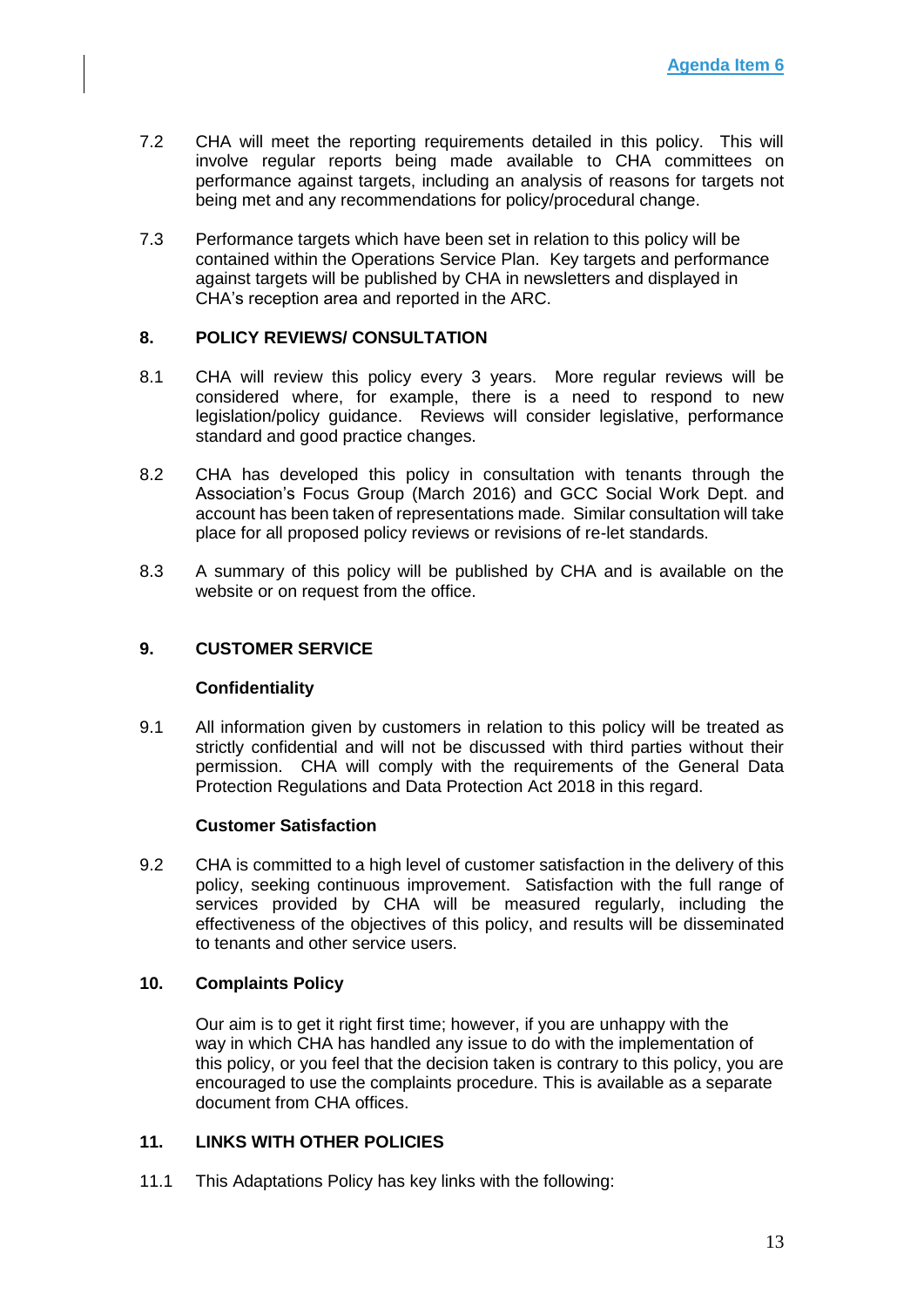- Internal Management Plan
- Repairs and Maintenance Policy
- Procurement Policy
- Allocations Policy
- Void Management Policy
- Rents and Service Charges Policy
- Right to Buy Policy
- Tenant Participation Policy
- Equal Opportunities Policy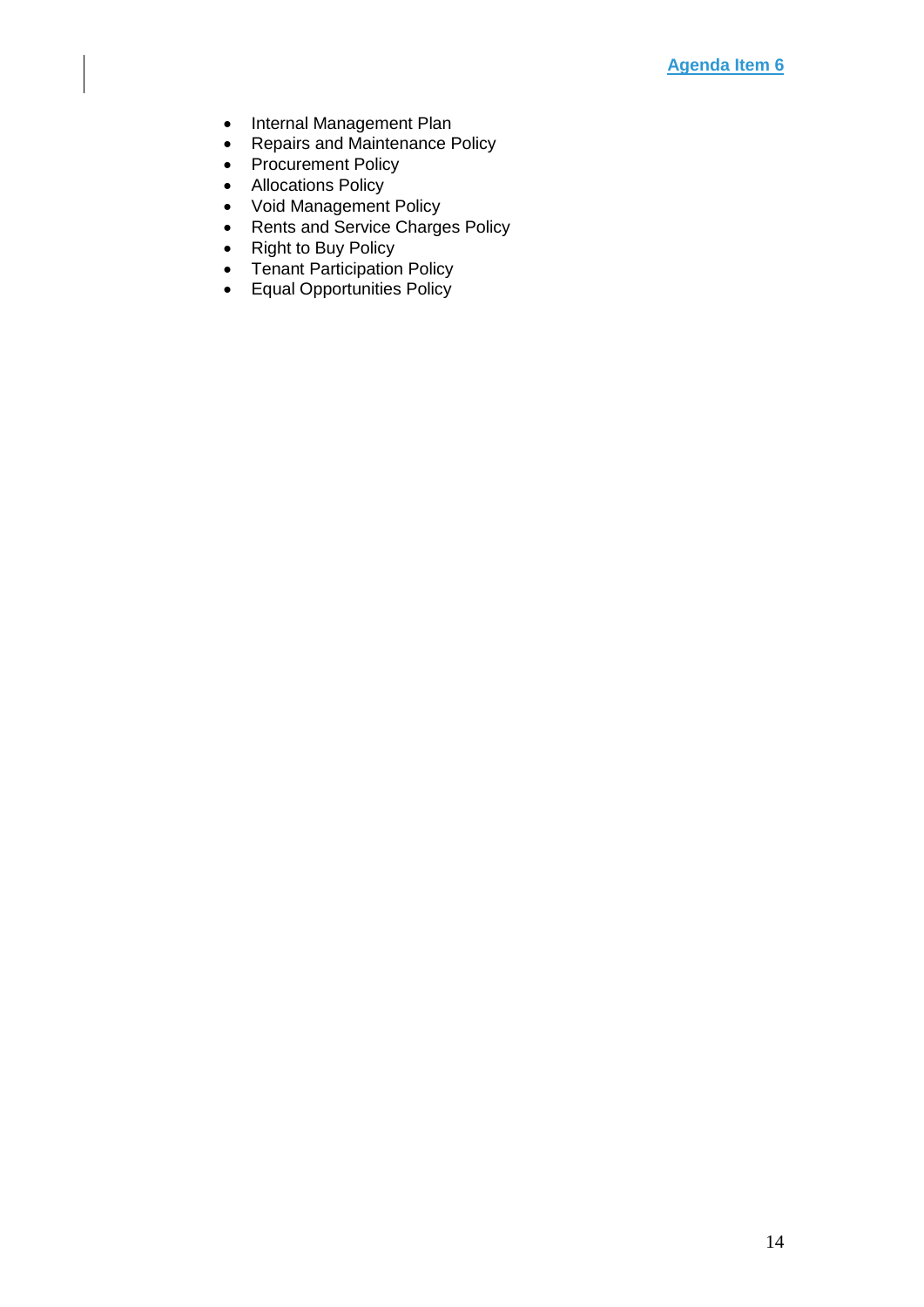### **Appendix 1 – Relevant Legislation**

**The Social Work (Scotland) Act 1968** (s12A) contains a duty to assess a person aged at least 18 years who appears to be in need of community care services (including equipment and adaptations). The local authority must also take account of the views of the service user and carers. Community Care legislation governs the provision of services including aids and adaptations: it sets out some details concerning assessment of clients.

**Chronically Sick and Disabled Persons (Scotland) Act 1972** applies potentially to any chronically sick and disabled person or person with a mental disorder to whom the Social Work (Scotland) Act 1968 applies – or, if the person is under 18 years of age, to any disabled child to whom s.2 of the Children (Scotland) Act 1995 applies. If the local authority has a specific, enforceable duty towards the individual person to make arrangements for various services, this may include equipment and adaptations.

The **Disabled Persons (Services, Consultation and Representation) Act 1986** reinforces the duty on local authorities to assess people's need for services and requires them to provide them with as much additional information as possible about their own and other people's services.

**Human Rights Act 1988** contains a number of important provisions which affect adaptations, including the right to home life, family and privacy and the right not to be subjected to degrading treatment.

**Disability Discrimination Act 1995** contains specific provisions relating to housing allocations. There is no requirement in the Act for RSL/housing providers to provide disabled adaptations**.** Landlords are prohibited from discriminating against applicants in the disposal of property:

- i) in the terms on which premises are offered
- ii) by refusing the application for premises
- iii) in the treatment of an applicant in relation to any list of persons in need of premises of that description

**Building Standards (Scotland) Amendment Regulations 2001** aims to ensure that, as a minimum, disabled people can visit people within new build housing. This means that any new build properties built by CHA must incorporate access and sanitary arrangements to suit the needs of disabled people.

**The Housing (Scotland) Act 2001** sets out the roles and responsibilities of social housing providers/registered social landlords; Communities Scotland and Local Authorities as strategic partners. The Act amends the operation of the Housing Improvement Grant scheme that funds adaptations in the private sector. The grant scheme opens up housing options for disabled tenants who have the resources to purchase their home under the Right to Buy.

**Disability Discrimination Act 2005** extends the terms of the 1995 Act**.** Section 13 covers discrimination in relation to letting of premises. It requires landlords and managers of residential property to take reasonable steps to change policies, practices and procedures which would make it difficult for a disabled person to take a let or enjoy the benefits or facilities conferred with the lease. For example, a landlord may: -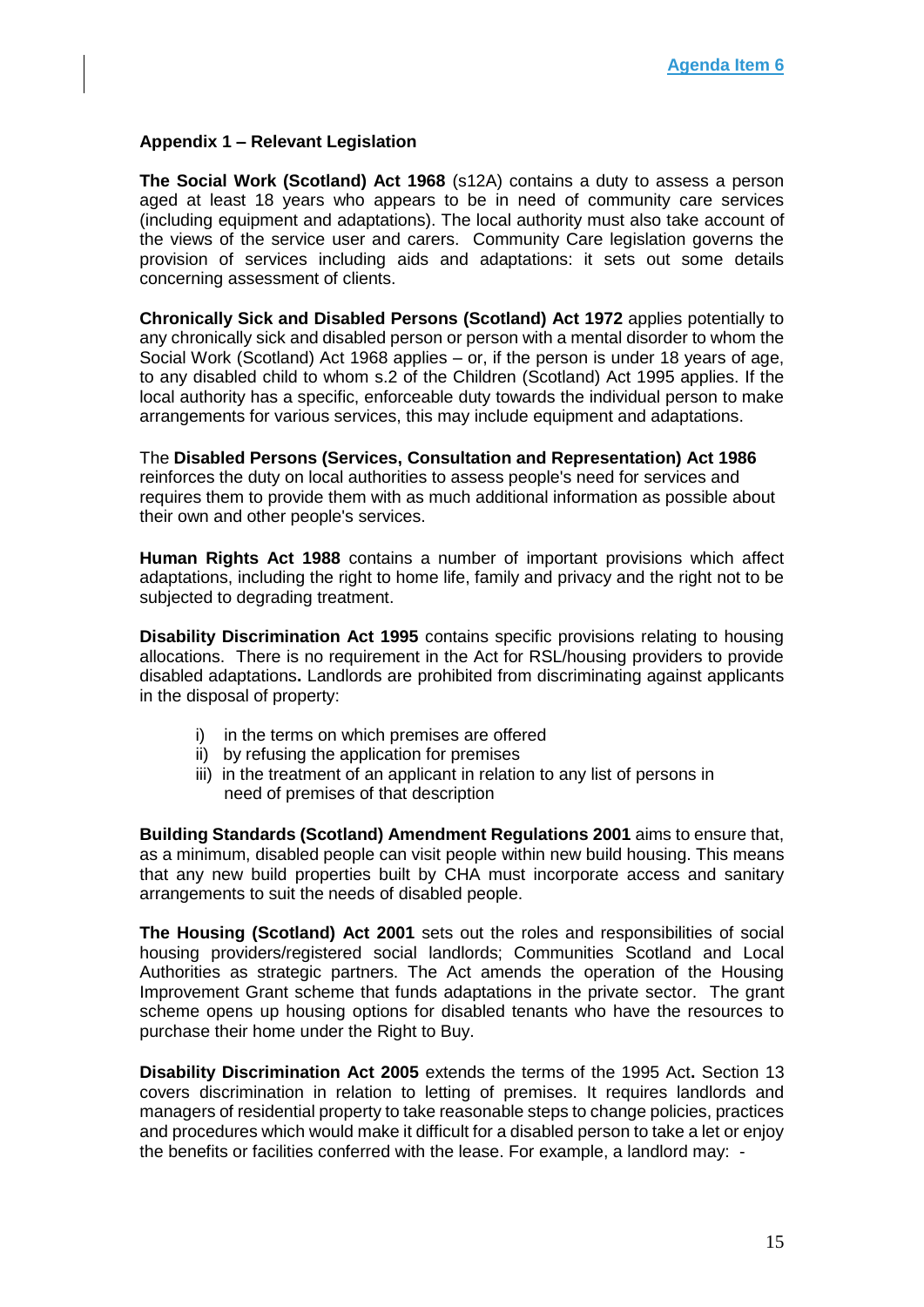- Allow a tenant who has mobility difficulties to leave their rubbish in another place if he cannot access the designated place;
- Allow an occupier who uses a wheelchair to use an existing accessible entrance at the back of a block of flats even though other tenants cannot use it;
- Put correspondence in large print for a visually impaired tenant or provide a clipon receiver (which vibrates when the door bell rings) for a tenant who has a hearing impairment.

However, these duties do not extend to the provision of physical adaptations to the property.

The **Housing (Scotland) Act 2006** gives private rented sector tenants the right to make alterations to their home to provide disabled adaptations with the consent of their landlord (which should not be unreasonably with-held). Scottish Secure tenants already have this right.

The **Housing (Scotland) Act 2010** established the Scottish Housing Regulator and the Scottish Social Housing Charter which sets out the standards that all RSLs must meet including Tenancy Sustainment. It also includes the Annual Return on the Charter which for the first time includes the reporting and monitoring of Stage 3 Adaptations.

The **Equality Act 2010** legally protects people from discrimination in the workplace and in wider society. It replaced previous anti-discrimination laws with a single **Act**, making the **law** easier to understand and strengthening protection in some situations

The **Housing (Scotland) Act 2014** sets out under what circumstances an RSL can take an adapted property back for re-allocation.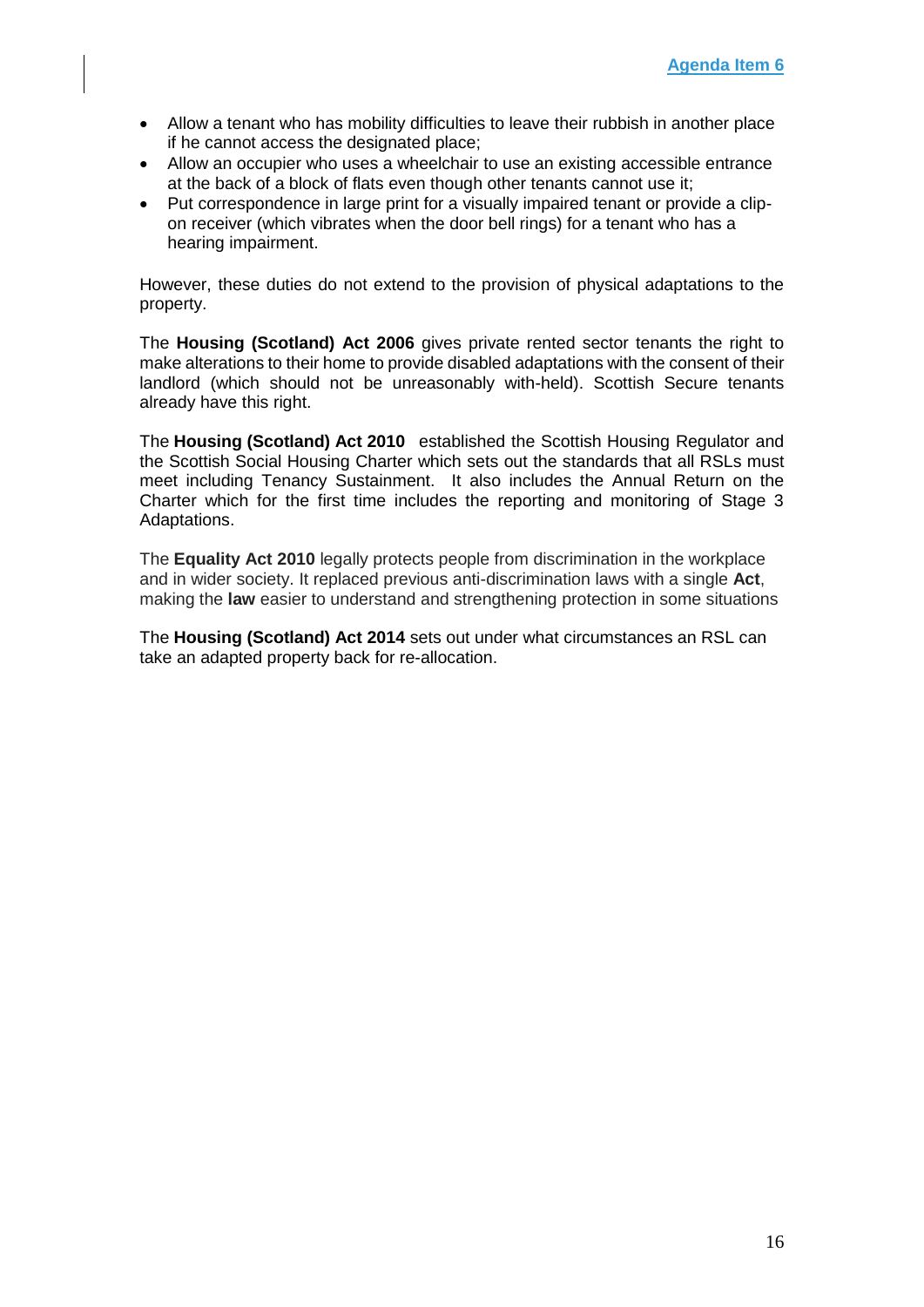### **Appendix 2 –Self-assessment questions**

### **You may wish to ask the following self-assessment questions about the quality of the adaptations service:**

- Can we demonstrate that we maximise the availability of adapted stock for those in need?
- How well have we performed against our own targets for adaptations (e.g. average waiting time, spend against budget, number of properties adapted)?
- What are users' views on the adaptations service (e.g. complexity of process, time taken, quality of work, impact on quality of life)?
- Can we demonstrate through internal monitoring that work is undertaken to a good quality?

### **You may wish to ask the following self-assessment questions about the user focus of the adaptations service:**

- Do we give service users an opportunity to participate in setting standards, policies and priorities?
- Are robust mechanisms in place to seek service users' views on the quality of the adaptations service?
- Is there fair and equal access to adaptations?
- Do we have in place appropriate service standards (e.g. appointments for assessments, response times)?
- Do we provide service users with good quality information through all stages of the adaptations process (e.g. access to the service, clear and unweighted presentation of options, description of works and of client / landlord responsibilities, estimated price, service standards, safety issues etc)?
- Are our publications written in plain language, and can they be made available in different languages and formats?
- Do we fully involve the service user and where appropriate his  $/$  her carer throughout the process?
- Where more than one department or agency is involved, do we ensure communication and information provision are well co-ordinated?

#### **You may wish to ask the following self-assessment questions about the management and support systems which aid the delivery of the adaptations service:**

- Are we meeting our legal obligations?
- Do we articulate clearly our responsibilities, objectives and targets in providing adaptations?
- Is our approach underpinned by a clear understanding of the funding framework for adaptations, and are our priorities derived from a robust analysis of need?
- Do we set out clearly the criteria which determine service users' eligibility for assistance?
- Have we established an effective process for assessing service users' needs and housing options (where appropriate in partnership with other agencies), and do we have a fair system for prioritising applications?
- Do we use the outcomes of user consultation and feedback to improve the service?
- Do we have in place and adhere to agreements with other agencies to ensure targets are met for assessment, funding and carrying out adaptations?
- Are our relationships with partner departments and agencies well managed?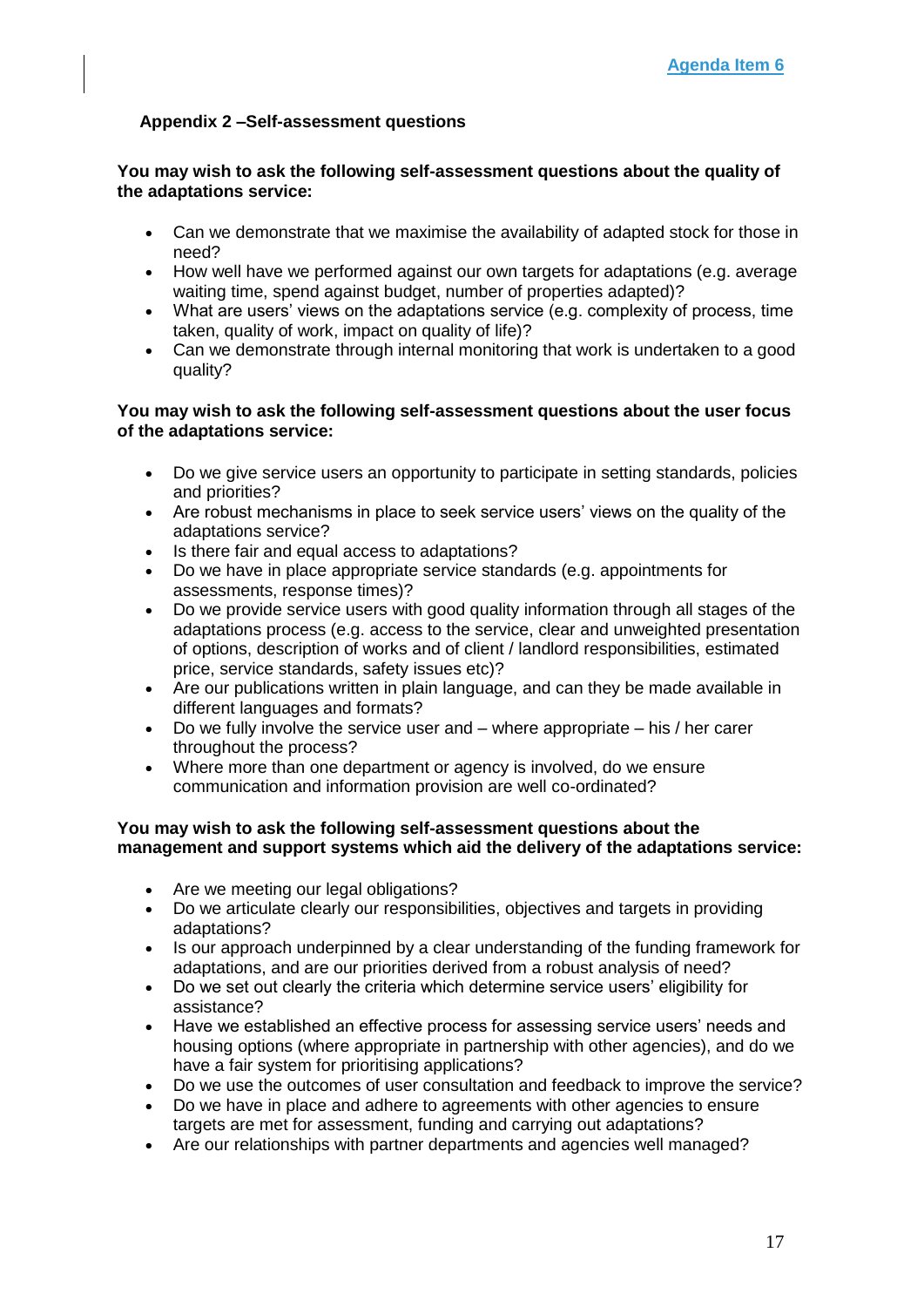- Do we have a good information base on individuals' current and developing support needs?
- Do we record the characteristics of adapted properties in a way which, so far as is possible, enables tenants and applicants to be matched to properties which meet their needs?
- Does the allocation process make the best use of all stock?
- Is our approach to procuring adaptations-related services and assessing their quality consistent with that of our other repairs and maintenance services?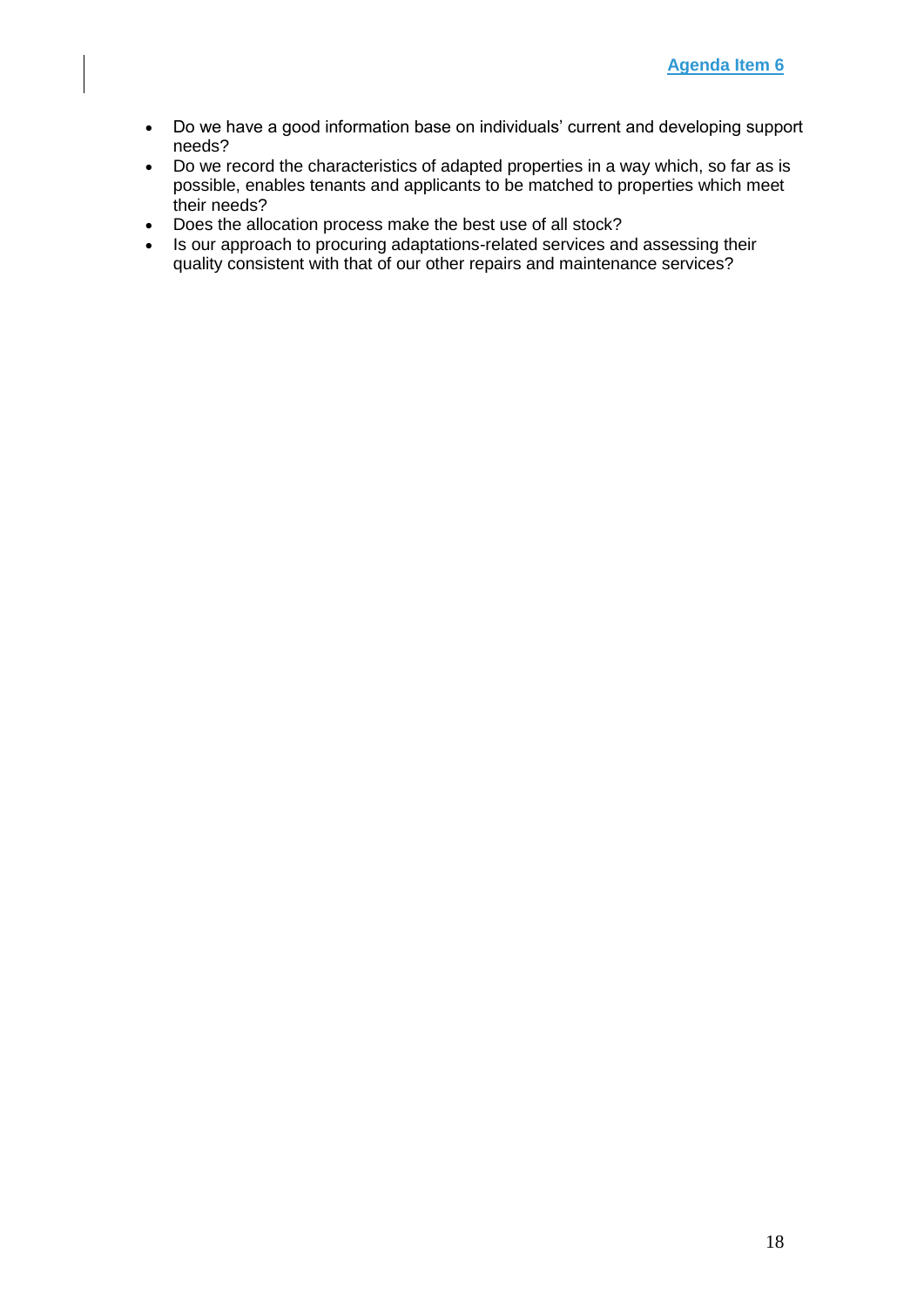### **Appendix 3 – Definitions of Disabled Housing**

#### *Barrier free housing*

Barrier free is defined as housing and its environment that is designed to allow for the needs of almost everyone. This includes:

- People with temporary or permanent impaired mobility due to accident, illness or old age and who may use a wheelchair for some of the time;
- People who have difficulty with steps, bending down or reaching or who lack dexterity;
- People with impaired sight or hearing;
- People with impaired memory, learning or reasoning;
- People pushing and manoeuvring prams

The key features of barrier free housing allow such people to reach the entrance from a road or parking area to enter the dwelling, move around the dwelling, and access essential rooms including the bathroom, operate all fittings, service and controls. Good practice in all housing design should give equal emphasis to the needs of less able members of society as it does to the comfort, convenience, safety and security of occupants in general ("Housing for Varying Needs", Scottish Homes, 1999).

Definitions used by Communities Scotland and the Scottish Executive **for** other types of housing are:

#### *Wheelchair Housing*

This consists of dwellings for people confined to wheelchairs. It is built or adapted to give extra floor area, whole house heating, and special bathroom, kitchen and other features.

#### *Ambulant disabled housing*

This consists of dwellings for people with disabilities who are not confined to Wheelchairs. It is built or adapted to general needs housing standards but has a level or ramped approach, WC and bathroom at entrance level and other special features.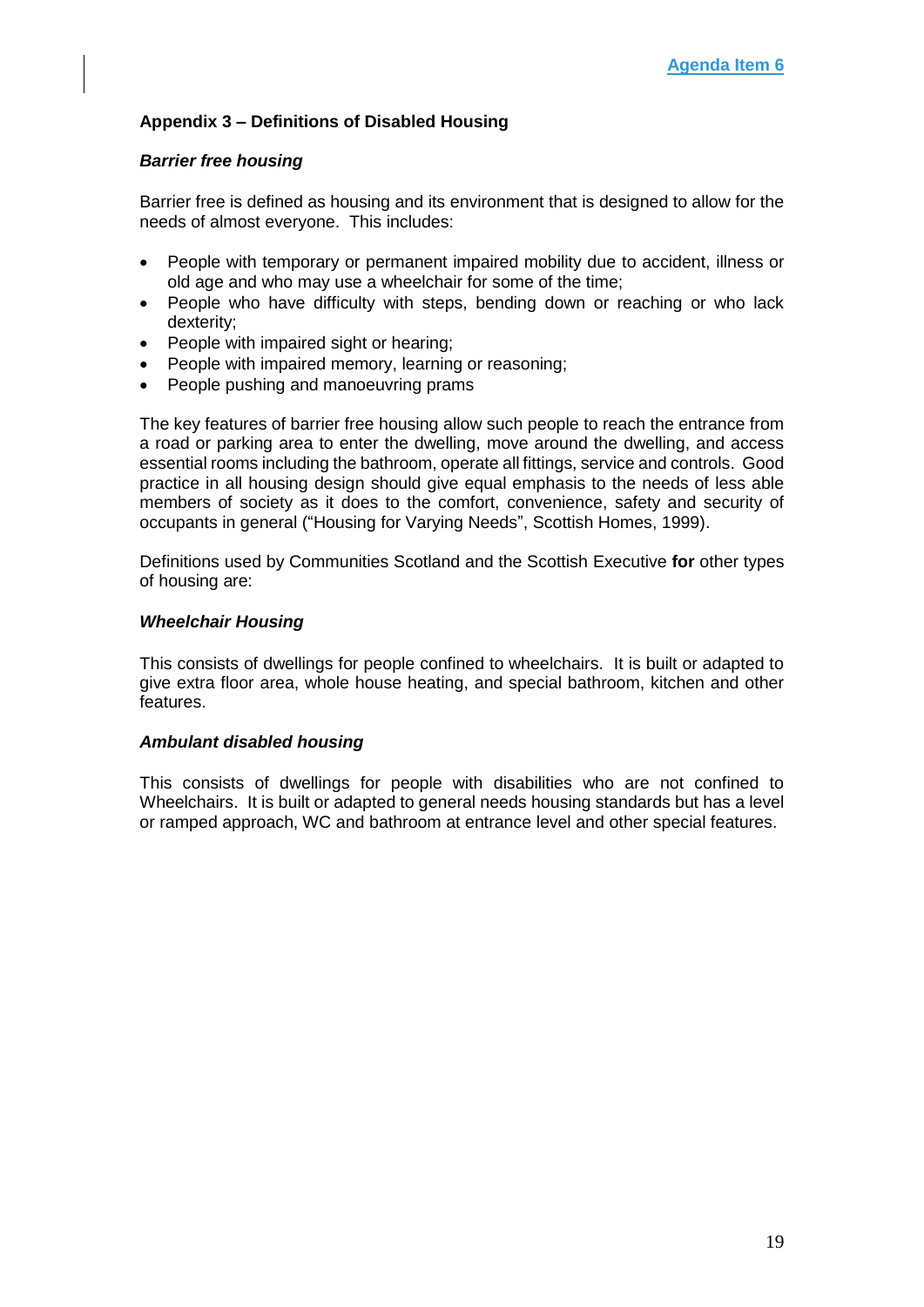### **PROCEDURE**

### **1.0 AIM**

1.1 To facilitate the efficient administration of Stage 1, Stage 2 and Stage 3 Adaptations.

### **2.0 RESPONSIBILITY**

2.1 The responsibility for administering adaptations lies with the Senior Technical Assistant and Technical assistant.

### **3.0 RECORDS**

- 3.1 Records for Stage 3 Adaptations shall be kept centrally within the office. These will be split into 'live' and completed adaptations. Progress shall be reviewed on a regular basis.
- 3.2 Records for Stage 1 and Stage 2 Adaptations (newbuild) shall be kept with the associated scheme files and progress will be monitored as part of the main contract.

### **4.0 REPORTING**

- 4.1 The Operations Sub-Committee will be directly informed of the number of adaptations carried out on a quarterly basis and the funding status thereof.
- 4.2 Performance including days to complete adaptations will be contained within the Annual Return on the Charter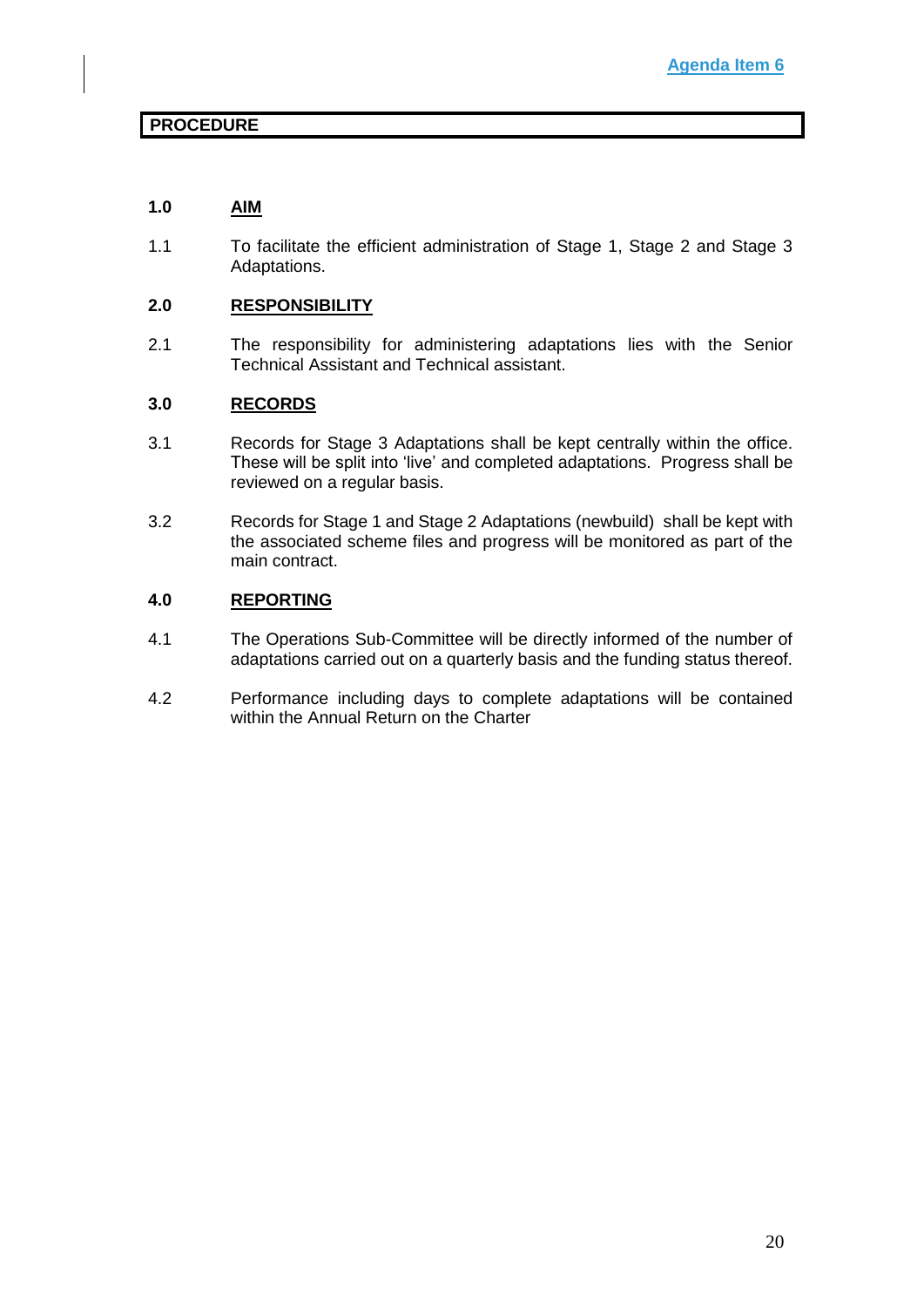### *ADMINISTRATIVE RESPONSIBILITIES*

#### **1.0 Assessment**

- **1.1** Tenant/future tenant informs the Association of the requirement for an adaptation to his/her home on medical grounds. The local Occupational Therapist (O.T.) will be informed by the Operations section of the need for an assessment through the completion of Appendix 1.
- **1.2** The Technical Assistant will liaise with the O.T. regarding completion of the assessment.
- **1.3** A completed assessment may also be received directly from the Social Work Department without having gone through a referral process as referred to in sections  $1.1 - 1.3$ .
- **1.4** The completed O.T. assessment will be passed to the Technical Assistant, who will check that there are sufficient resources available to fund the works.
- **1.5** If there are insufficient resources available, the Operations Sub Committee, the tenant and the O.T. will be informed. The Director of Operations shall liaise with Glasgow City Council DRS Dept. to secure additional funding if required.

### **2.0 Works**

#### **2.1 Stage 1 and Stage 2 Adaptations**

- **2.1.1** The Technical Officer shall inform the Design Team and the Contractor of the required adaptations. The costs of the works will be identified and will be incorporated into the main contract sum.
- **2.1.2** A HAG claim for the works will be made to Glasgow City Council DRS Dept. as part of the HAG/Completion submission for the project.

#### **2.2 Stage 3 Adaptations**

- **2.2.1** The Technical Assistant will check the value of the work to ascertain whether or not tender action is required. The Technical Assistant will arrange for all works to be carried out.
- **2.2.2** Should the works require the services of an Architect to prepare drawings for a building warrant application the Technical Officer will support the Technical Assistant with this.
- **2.2.3** The Technical Assistant shall inform tenants of timescales for completion at a preinspection with the appointed contractor. At the pre-inspection, the agreement of the tenant for the works to go ahead on the understanding that they will not be removed by the Association for the remainder the tenancy through the completion of the Memorandum in Appendix 2.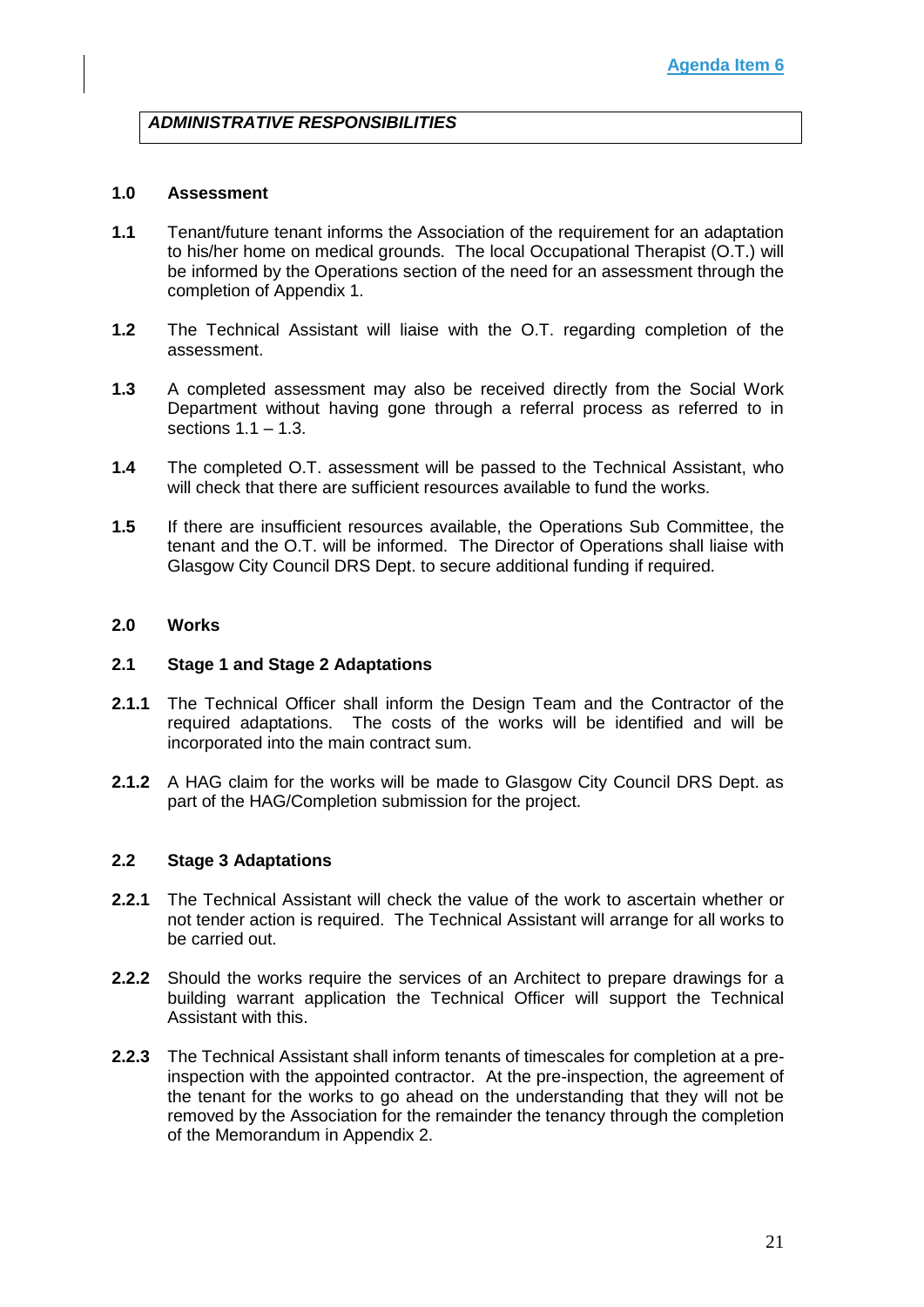- **2.2.4** The Technical Assistant shall inform the tenant that no decant accommodation will be provided and that they will remain in the property for the duration of the works. Only in exceptional circumstance will a tenant be decanted this is where the property would be unsafe for the tenant to remain in for example where rot is found and floors remain lifted or on the advice of a health professional.
- **2.2.5** When decant accommodation is to be provided approval must be sought from the Housing Manager (property) or the Director of Operations. As the Association do not hold a decant pool in their own stock, the decant will take place in a local hotel. The Technical Assistant will contact local hotels to ascertain suitablility and availability.
- **2.2.6** Payment can be made for hotel accommodation either by invoice or the company credit card.
- **2.2.7** If the hotel does not provide meals (breakfast and dinner) tenant's may claim a breakfast allowance to a maximum of £10.00 pp and a dinner allowance to a maximum of £20.00 pp per day. Receipts must be provided to the Technical Assistant.
- **2.2.8** The Technical Assistant will complete the VAT exemption forms.
- **2.2.9** All completed works will be inspected by the Technical Officer.
- **2.2.10** An invoice for the works will be submitted to the Association. The works will be recorded within the Association's (SDM) Maintenance package by the Technical Assistant. This will allow for a record to be available of the adaptations made when the property becomes available for re-let, and will guide the Housing Officer in finding tenants whose needs are appropriate to the adaptations made.
- **2.2.11** The Senior Technical Assistant will authorise all associated invoicing.
- **2.2.12** A HAG submission and claim will be prepared by the Director of Operations. The following documentation will be required to be submitted: -
	- Form HAG 11;
	- Copy of O.T's recommendation;
	- Copies of all invoicing.
	- *Satisfaction Survey*
		- All adaptation work will be subject to a satisfaction survey (see Appendix 3). This will be carried out by the Senior Technical Assistant.

### **END OF PROCEDURE**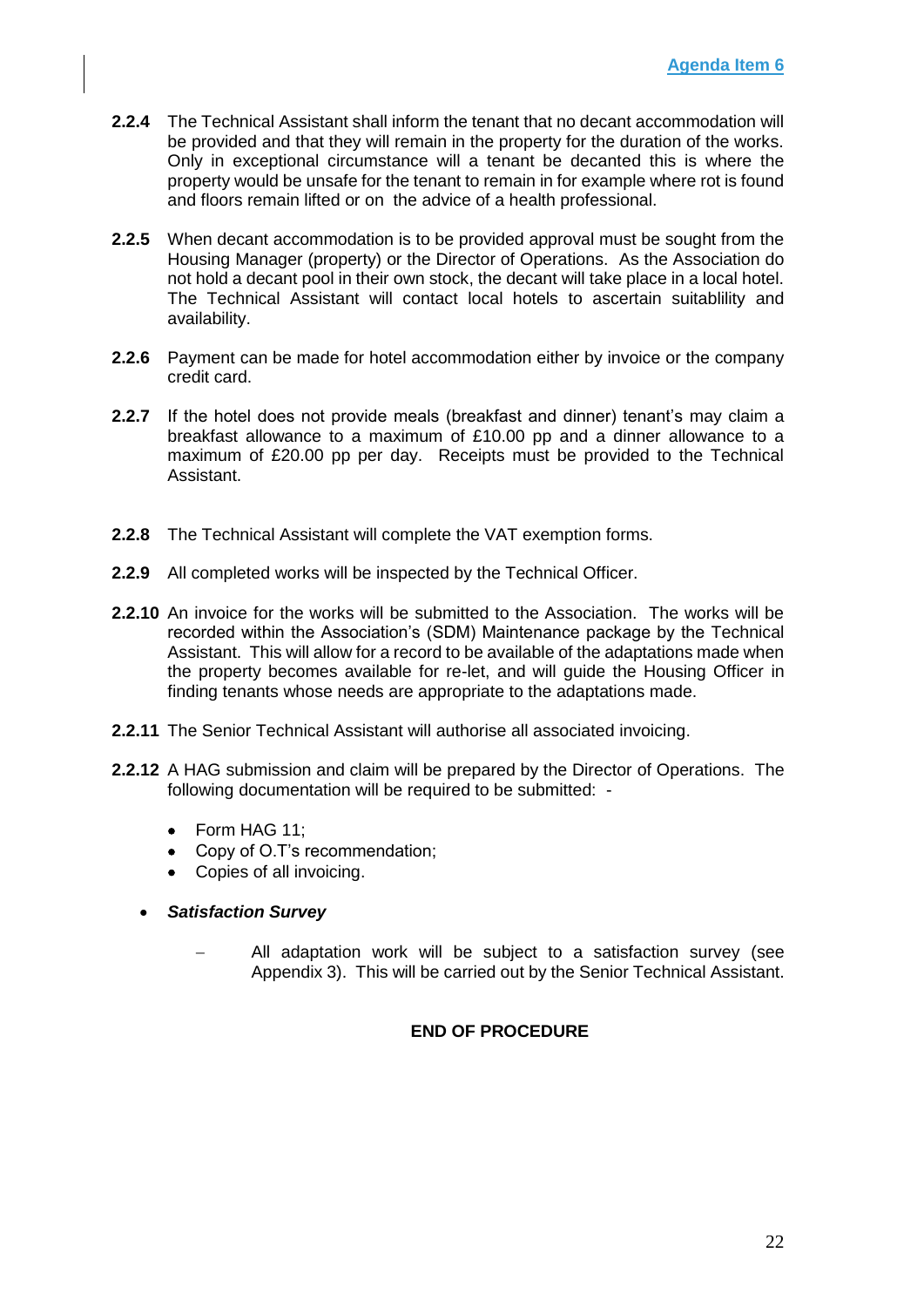### **APPENDIX 1**

#### Stage 3 Adaptations/OT Referral

### **DATE**

Glasgow City Council Social Work Services – Occupational Therapy South East Area Services 10 Ardencraig Place **Castlemilk** GLASGOW G45 9US

To Whom It May Concern

#### **Medical Adaptations Request**

With reference to the above, the tenant mentioned below has requested an assessment of medical adaptations within his/her home. The tenants' details are as follows: -

| Name: |  |
|-------|--|
|       |  |
|       |  |
|       |  |

I would be obliged if you would contact the tenant direct to make arrangements to carry out the required assessment.

I trust that this is in order.

Yours faithfully

**Emma Scott Senior Technical Assistant**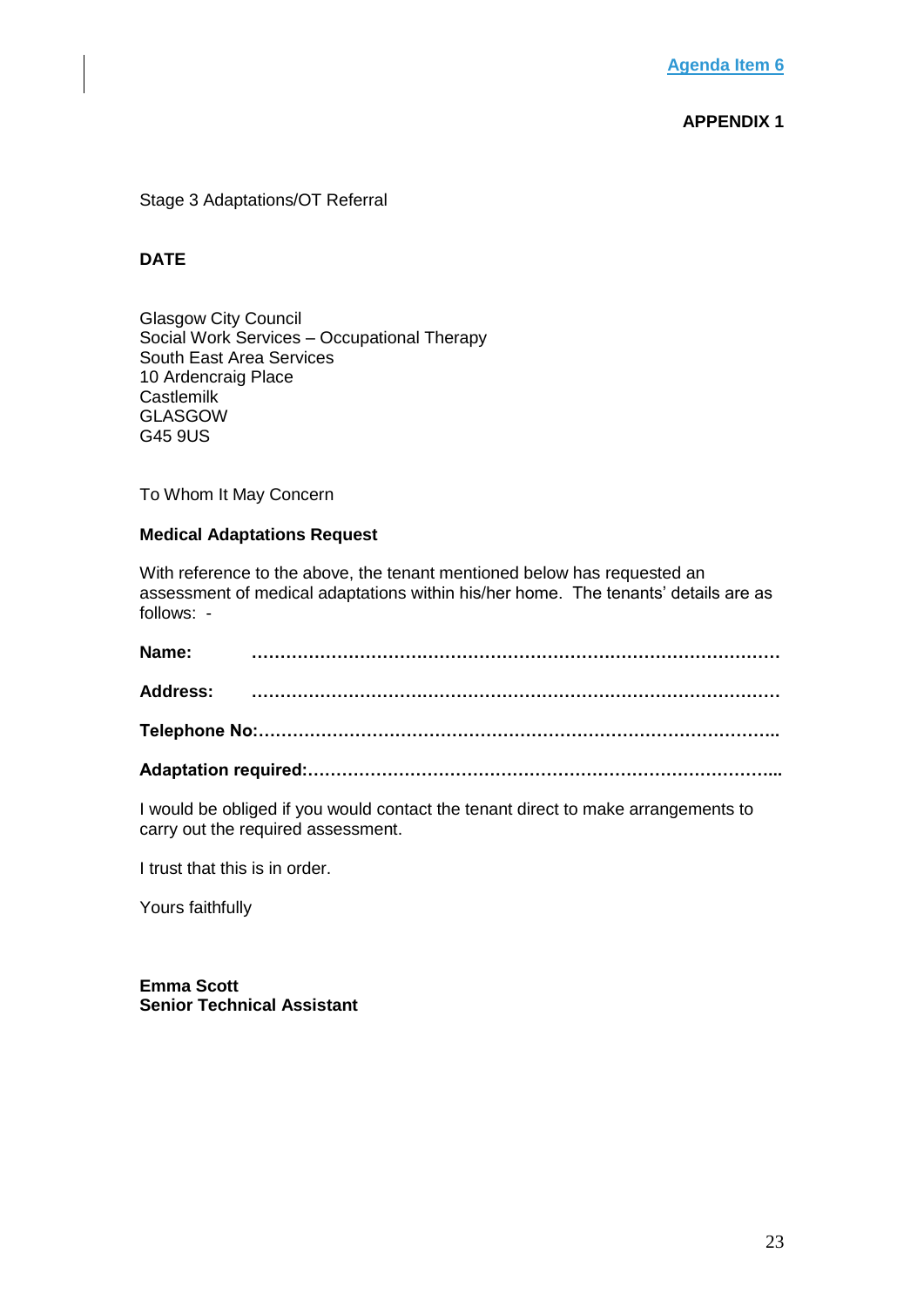### **APPENDIX 2**

### **MEDICAL ADAPTATIONS MEMORANDUM OF AGREEMENT**

I, ……………………………………….…………………………………….. (NAME), of ………………………………………...………………………………………..(ADDRESS), hereby agree to Medical Adaptations as recommended by GCC Social Work Dept. being installed in my home by Cassiltoun Housing Association Ltd. (hereinafter referred to as "the Association"). I accept that any adaptations installed will not be removed by the Association for the remainder of the tenancy unless in exceptional circumstances. **Signed:…………………………………………………………………………………….. Date: ……………………………………………………………………………………..**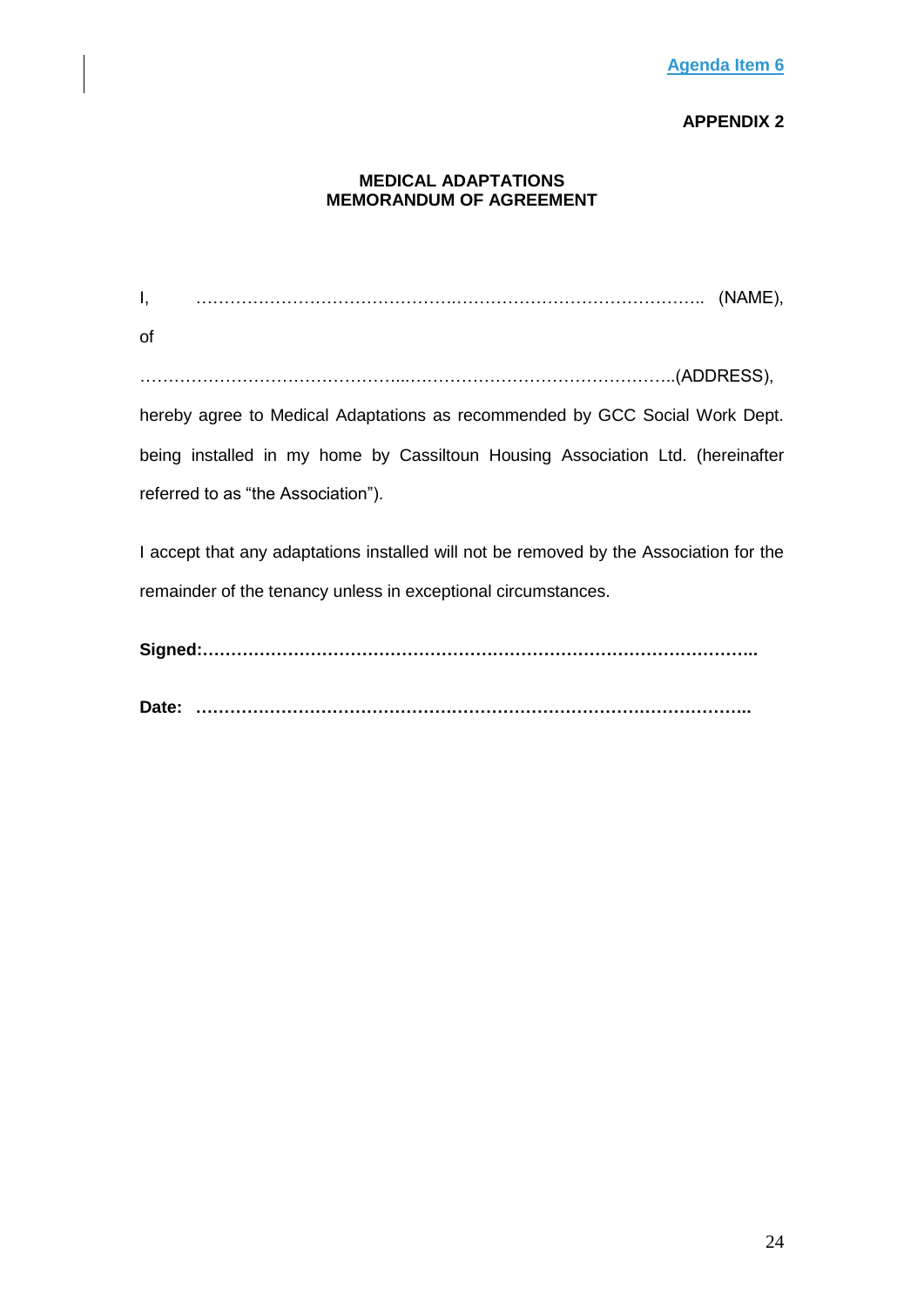NF/Stage 3 Adaptations

DATE

TENANT ADDRESS

Dear TENANT

### **Goods and Services for Disabled Persons Eligibility declaration**

The Association has received a request for adaptations to suit your housing needs as detailed on the accompanying Declaration with this letter. In order to process this request I would be grateful if you would complete and return to the Association the enclosed declaration in the stamped, addressed envelope provided.

Please be advised that the Association cannot instruct the necessary works until it has received the signed declaration. If you have difficulty in being able to post the Declaration please contact us and we can arrange to have the Declaration collected from you.

I trust that this is in order and look forward to hearing from you.

Yours sincerely

**Emma Scott Senior Technical Assistant**

Enc.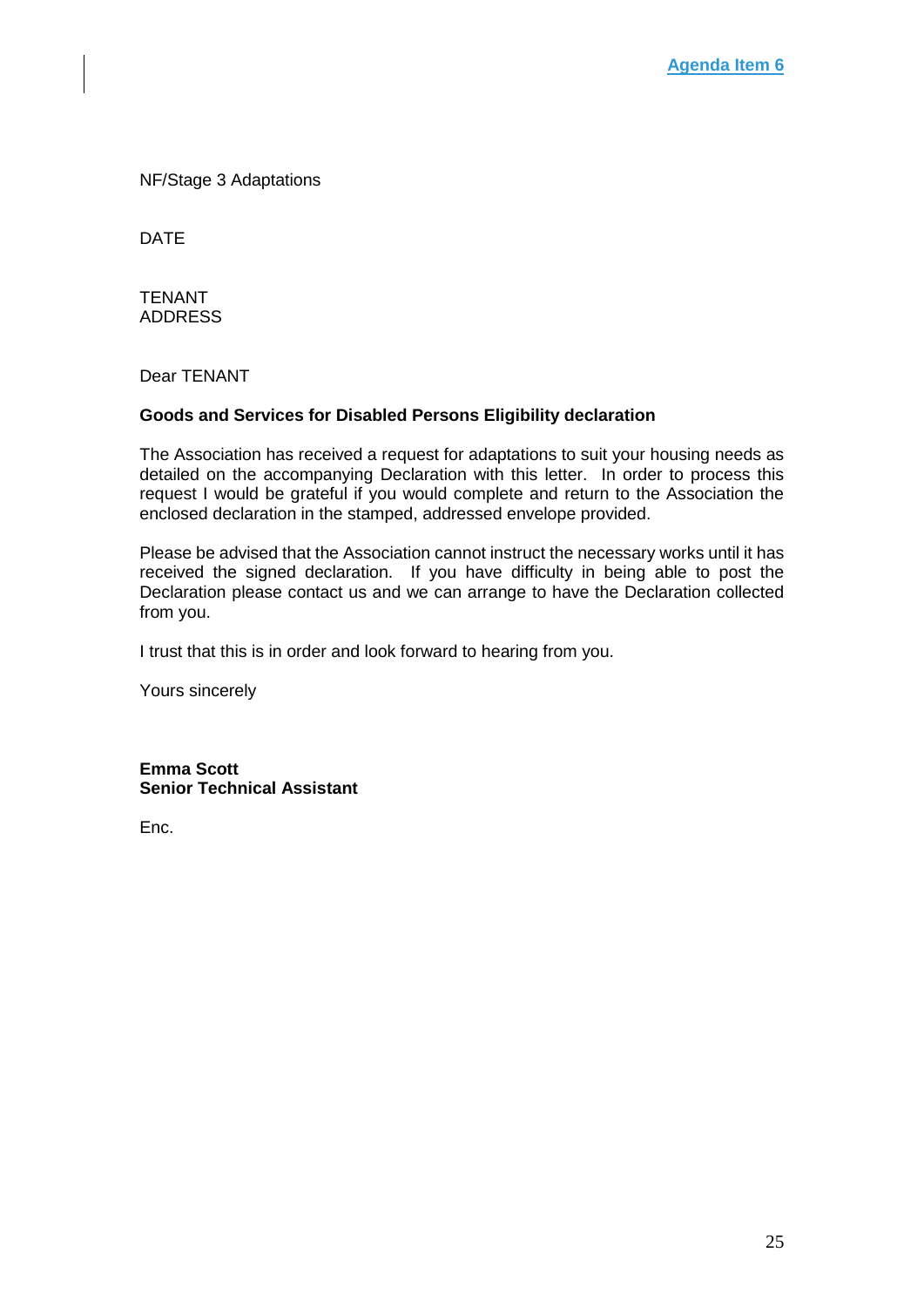

### **Goods and Services for Disabled Persons**

### **Eligibility declaration**

**I**, **TENANT, of ADDRESS,** declare that I am suffering from the medical condition/disabilities listed in Occupational Therapist's recommendation dated 6th April 2009 and that I am receiving from Cassiltoun Housing Association the following alterations to my private residence: -

### • **ADAPTATION**

And I claim relief from Value Added Tax under Group 12, Section 8 of the Value Added Tax Act 1994.

**\_\_\_\_\_\_\_\_\_\_\_\_\_\_\_\_\_\_\_\_\_\_\_\_\_\_\_\_\_\_\_\_\_\_\_\_\_\_\_\_\_\_\_\_\_\_\_\_\_\_\_\_\_\_\_\_\_\_\_\_\_\_**

**\_\_\_\_\_\_\_\_\_\_\_\_\_\_\_\_\_\_\_\_\_\_\_\_\_\_\_\_\_\_\_\_\_\_\_\_\_\_\_\_\_\_\_\_\_\_\_\_\_\_\_\_\_\_\_\_\_\_\_\_\_\_\_**

**Signed:** 

**Date:** 

**CASSILTOUN HOUSING ASSOCIATION LIMITED Castlemilk Stables, 59 Machrie Road, Castlemilk, Glasgow G45 0AZ**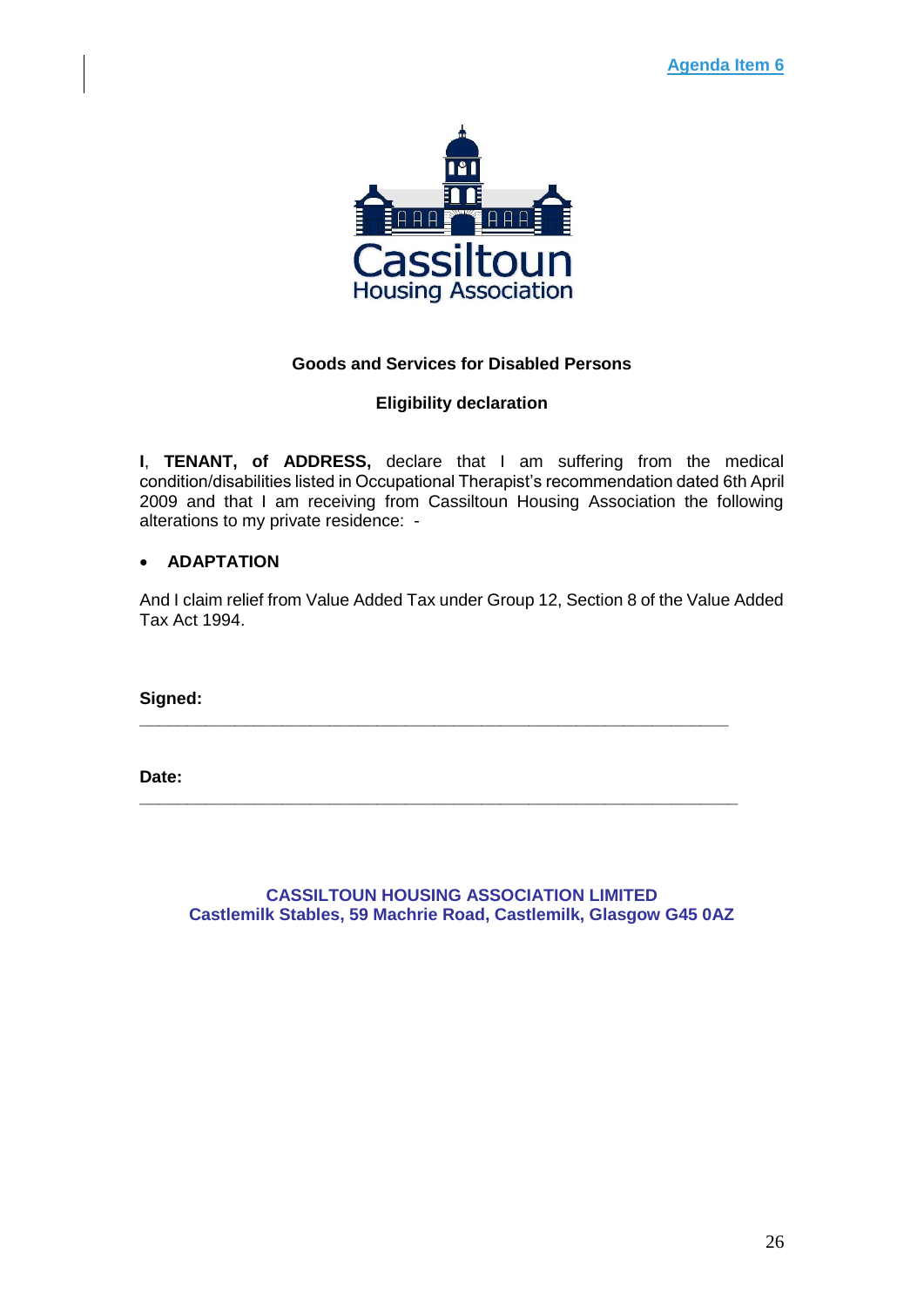

### **MEDICAL ADAPTATIONS QUALITY SATISFACTION QUESTIONAIRE**

**Repair Order Number: \_\_\_\_\_\_\_\_\_\_\_\_\_\_\_\_\_\_\_\_**  (To be completed by Association)

### **Name of Contractor: \_\_\_\_\_\_\_\_\_\_\_\_\_\_\_\_\_\_\_\_**

(To be completed by Association)

Tenant Name & Address

Dear Tenant Name,

#### **Stage 3 Adaptation Nature of Adaptation**

You recently had medical adaptation works completed within your home. Cassiltoun Housing Association wants to ensure that the quality of its adaptations service meets with your satisfaction. It will help us to achieve this objective if you would complete the questionnaire below now that the work has been completed.

How satisfied were you with the following (tick box as appropriate)?

|                                            | <b>Very</b><br><b>Satisfied</b> | <b>Satisfied</b> | Dis-<br>satisfied | <b>Very</b><br>Dis-<br>satisfied | Don't<br><b>Know</b> |
|--------------------------------------------|---------------------------------|------------------|-------------------|----------------------------------|----------------------|
| The access arrangements for repairs to be. |                                 |                  |                   |                                  |                      |
| undertaken.                                |                                 |                  |                   |                                  |                      |
| Tradesmen turning up on-time.              |                                 |                  |                   |                                  |                      |
| Time taken to complete repair.             |                                 |                  |                   |                                  |                      |
| The level of disturbance you faced.        |                                 |                  |                   |                                  |                      |
| Conduct of contractor's workforce.         |                                 |                  |                   |                                  |                      |
| Quality of work carried out.               |                                 |                  |                   |                                  |                      |
| Clearance of mess/rubble.                  |                                 |                  |                   |                                  |                      |